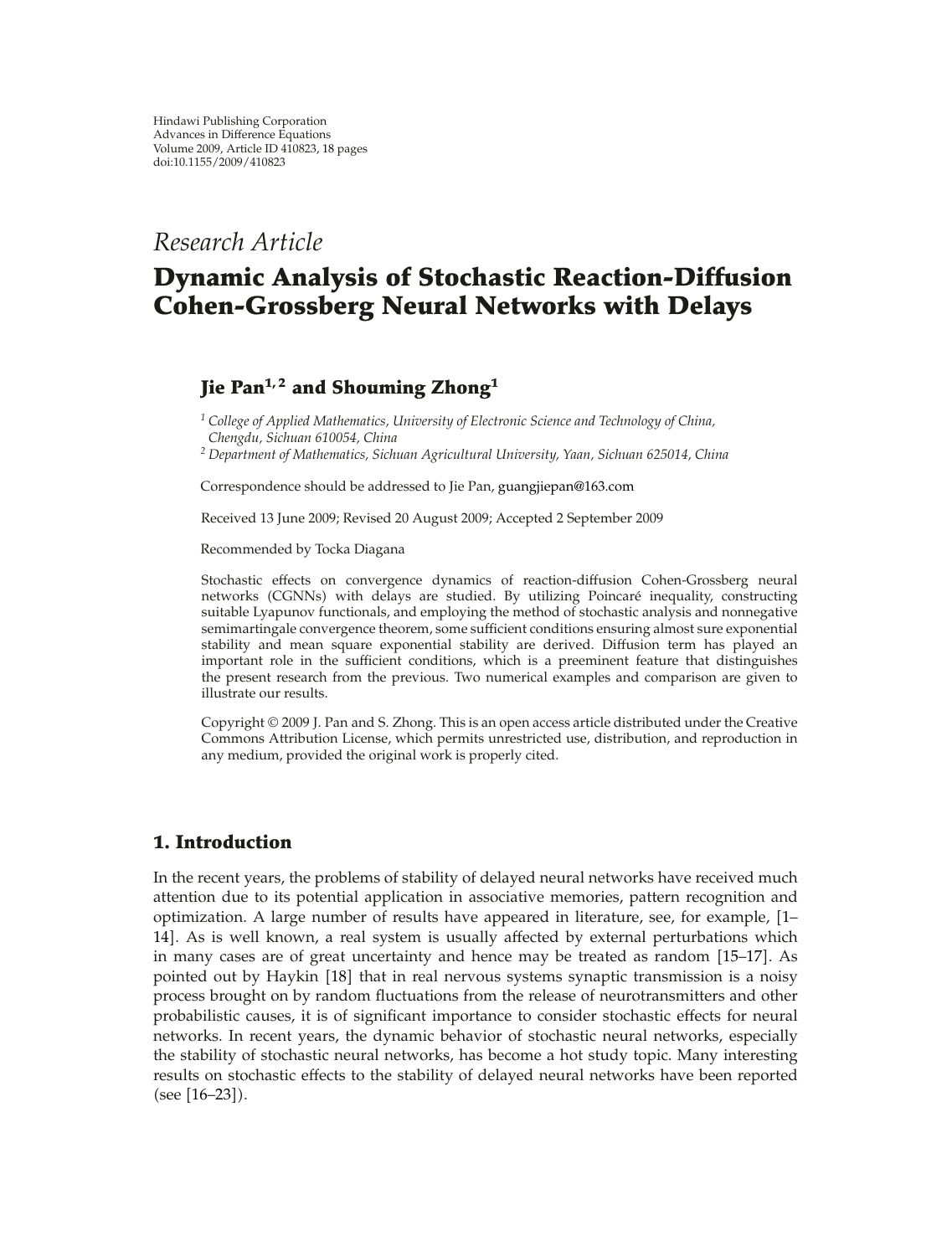In the factual operations, on other hand, diffusion phenomena could not be ignored in neural networks and electric circuits once electrons transport in a nonuniform electromagnetic field. Thus, it is essential to consider state variables varying with time and space variables. The delayed neural networks with diffusion terms can commonly be expressed by partial functional differential equation (PFDE). To study the stability of delayed reaction-diffusion neural networks, for instance, see [24-31], and references therein.

Based on the above discussion, it is significant and of prime importance to consider the stochastic effects on the stability property of the delayed reaction-diffusion networks. Recently, Sun et al. [32, 33] have studied the problem of the almost sure exponential stability and the moment exponential stability of an equilibrium solution for stochastic reaction-diffusion recurrent neural networks with continuously distributed delays and constant delays, respectively. Wan et al. have derived the sufficient condition of exponential stability of stochastic reaction-diffusion CGNNs with delay  $[34, 35]$ . In  $[36]$ , the problem of stochastic exponential stability of the delayed reaction-diffusion recurrent neural networks with Markovian jumping parameters have been investigated. In 32– 36, unfortunately, reaction-diffusion terms were omitted in the deductions, which result in that the criteria of obtained stability do not contain the diffusion terms. In other words, the diffusion terms do not take effect in their results. The same cases appear also in other research literatures on the stability of reaction-diffusion neural network 24– 31.

Motivated by the above discussions, in this paper, we will further investigate the convergence dynamics of stochastic reaction-diffusion CGNNs with delays, where the activation functions are not necessarily bounded, monotonic, and differentiable. Utilizing Poincaré inequality and constructing appropriate Lyapunov functionals, some sufficient conditions on the almost surely and mean square exponential stability for the equilibrium point are established. The results show that diffusion terms have contributed to the almost surely and mean square exponential stability criteria. Two examples have been provided to illustrate the effectiveness of the obtained results.

The rest of this paper is organized as follows. In Section 2, a stochastic delayed reaction-diffusion CGNNs model is described, and some preliminaries are given. In Section 3, some sufficient conditions to guarantee the mean square and almost surely exponential stability of equilibrium point for the reaction-diffusion delayed CGNNs are derived. Examples and comparisons are given in Section 4. Finally, in Section 5, conclusions are given.

### **2. Model Description and Preliminaries**

To begin with, we introduce some notations and recall some basic definitions and lemmas:

- i *X* be an open bounded domain in R*<sup>m</sup>* with smooth boundary *∂X*, and mes*X >* 0 denotes the measure of *X*.  $\overline{X} = X \cup \partial x$ ;
- (ii)  $L^2(X)$  is the space of real Lebesgue measurable functions on *X* which is a Banach space for the *L*<sup>2</sup>-norm  $||v(x)||_2 = (\int_X |v(x)|^2 dx)^{1/2}, v \in L^2(X)$ ;
- $(iii) H<sup>1</sup>(X) = {w ∈ L<sup>2</sup>(X), D<sub>i</sub>w ∈ L<sup>2</sup>(X)}, where D<sub>i</sub>w = ∂w/∂x<sub>i</sub>, 1 ≤ i ≤ m. H<sub>0</sub><sup>1</sup>(X) =$ the closure of  $C_0^{\infty}(X)$  in  $H^1(X)$ ;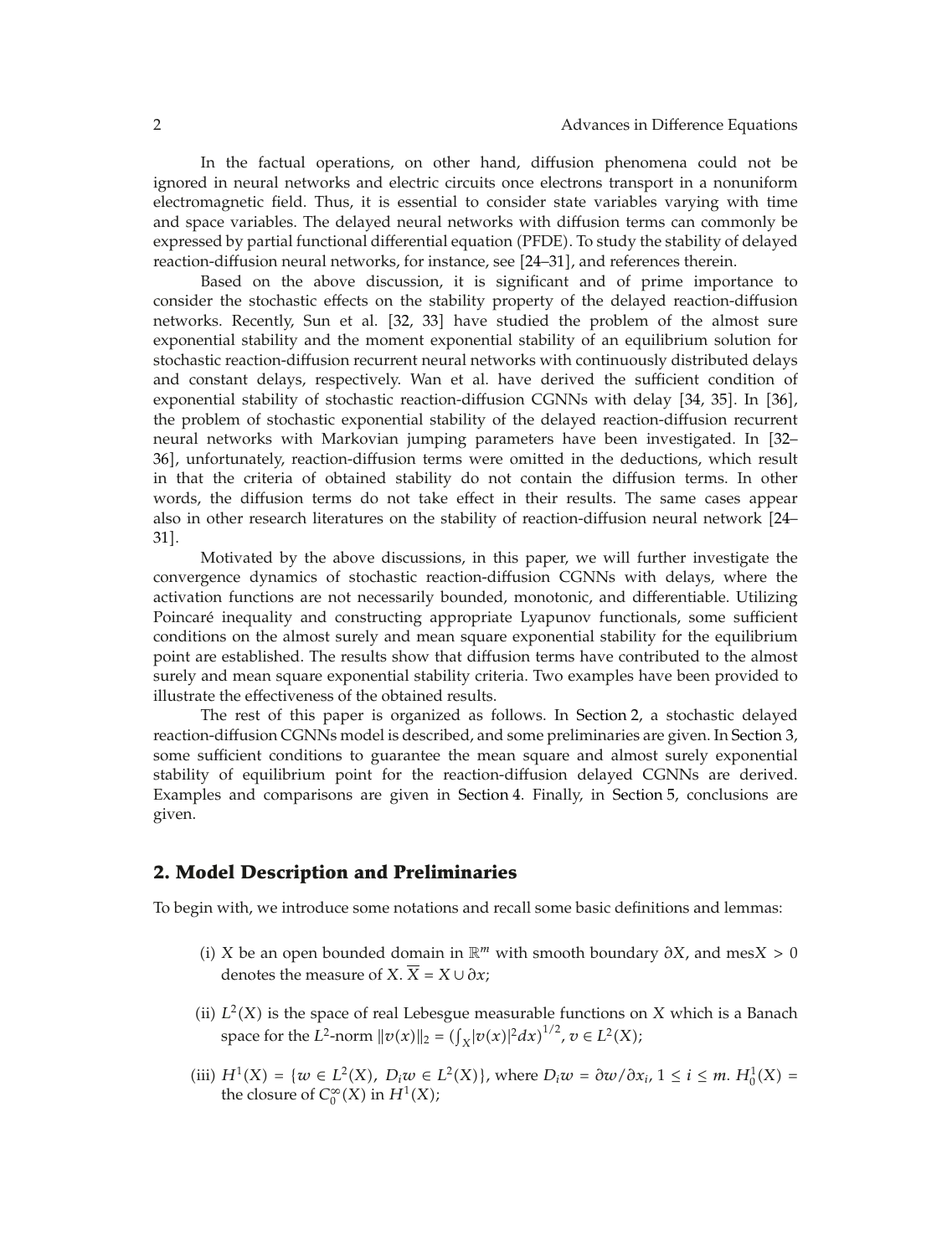- (iv)  $C = C(I \times X, \mathbb{R}^n)$  is the space of continuous functions which map  $I \times X$  into  $\mathbb{R}^n$  with the norm  $||u(t, x)||_2 = \left(\sum_{i=1}^n ||u_i(t, x)||_2^2\right)^{1/2}$ , for any  $u(t, x) = \left(u_1(t, x), \ldots, u_n(t, x)\right)^T \in$ *C*;
- $(v) \zeta = \{ (\phi_1(s, x), \dots, \phi_n(s, x))^{T} : [-\tau, 0] \} \in BC([- \tau, 0] \times X, R^n)$  and be an  $\mathcal{F}_0$ measurable R-valued random variable, where, for example,  $\mathcal{F}_0 = \mathcal{F}_s$  restricted on [-*τ*, 0], and *BC* be the Banach space of continuous and bounded functions with the norm  $\|\phi\|_{\tau} = (\sum_{i=1}^{n} \|\phi_{i}\|_{\tau}^{2})^{1/2}$ , where  $\|\phi_{i}\|_{\tau} = \sup_{-\tau \leq s \leq 0} \|\phi_{i}(s,x)\|_{2}$ , for any  $\phi(s, x) = (\phi_1(s, x), \ldots, \phi_n(s, x))^T \in BC, i = 1, \ldots, n;$
- (vi)  $\nabla v = (\partial v / \partial x_1, ..., \partial v / \partial x_m)$  is the gradient operator, for *v* ∈ *C*<sup>1</sup>(*X*).  $|\nabla v|^2$  =  $\sum_{l=1}^{m} |\partial v / \partial x_m|^2$ .  $\Delta u = \sum_{l=1}^{m} (\partial^2 u / \partial x_l^2)$  is the Laplace operator, for *u* ∈ *C*<sup>2</sup>(*X*).

Consider the following stochastic reaction-diffusion CGNNs with constant delays on *X*:

$$
du_i(t,x) = \sum_{l=1}^m \frac{\partial}{\partial x_l} \left( D_{il} \frac{\partial u_i(t,x)}{\partial x_l} \right) dt - a_i(u_i(t,x))
$$
  
 
$$
\times \left[ b_i(u_i(t,x)) - \sum_{j=1}^n w_{ij} f_j(u_j(t,x)) - \sum_{j=1}^n v_{ij} g_j(u_j(t-\tau_j,x)) + J_i \right] dt
$$
  
 
$$
+ \sum_{j=1}^n \sigma_{ij}(u_i(t,x)) dw_j(t), \quad (t,x) \in [0, +\infty) \times X,
$$
 (2.1)

$$
B[u_i(t,x)] = 0, \quad (t,x) \in [0,+\infty) \times \partial X,
$$

$$
u_i(t,x)=\phi_i(s,x), \quad (s,x)\in[-\tau,0]\times\overline{X},
$$

where  $i = 1,...,n$ ,  $n \ge 2$  corresponds to the number of units in a neural network;  $x = (x_1, \ldots, x_m)^T \in X$  is a space variable,  $u_i(t, x)$  corresponds to the state of the *i*th unit at time *t*and in space  $x$ ;  $D_{il} > 0$  corresponds to the transmission diffusion coefficient along the *i*th neuron;  $a_i(u_i(t, x))$  represents an amplification function;  $b_i(u_i(t, x))$ is an appropriately behavior function;  $w_{ij}$ ,  $v_{ij}$  denote the connection strengths of the *j*th neuron on the *i*th neuron, respectively;  $g_j(u_j(t, x))$ ,  $f_j(u_j(t, x))$  denote the activation functions of *j*th neuron at time *t* and in space *x*;  $\tau_i$  corresponds to the transmission delay and satisfies  $0 \leq \tau_i \leq \tau$  ( $\tau$  is a positive constant);  $J_i$  is the constant input from outside of the network. Moreover,  $w(t) = (w_1(t), \ldots, w_n(t))^T$  is an *n*-dimensional Brownian motion defined on a complete probability space (Ω,  $\mathcal{F}$ ,  $\mathbb{P}$ ) with the natural filtration  ${\mathcal{F}}_t|_{t>0}$  generated by the process  ${w(s) : 0 \le s \le t}$ , where we associate  $\Omega$  with the canonical space generated by all  $\{w_i(t)\}\$ , and denote by  $\mathcal F$  the associated  $\sigma$ -algebra generated by  $w(t)$  with the probability measure  $\mathbb P$ . The boundary condition is given by  $B[u_i(t,x)] = u_i(t,x)$  (Dirichlet type) or  $B[u_i(t,x)] = \partial u_i(t,x)/\partial m$  (Neumann type), where  $\partial u_i(t, x)/\partial m = \partial u_i(t, x)/\partial x_1, \ldots, \partial u_i(t, x)/\partial x_m$ <sup>T</sup> denotes the outward normal derivative on *∂X*.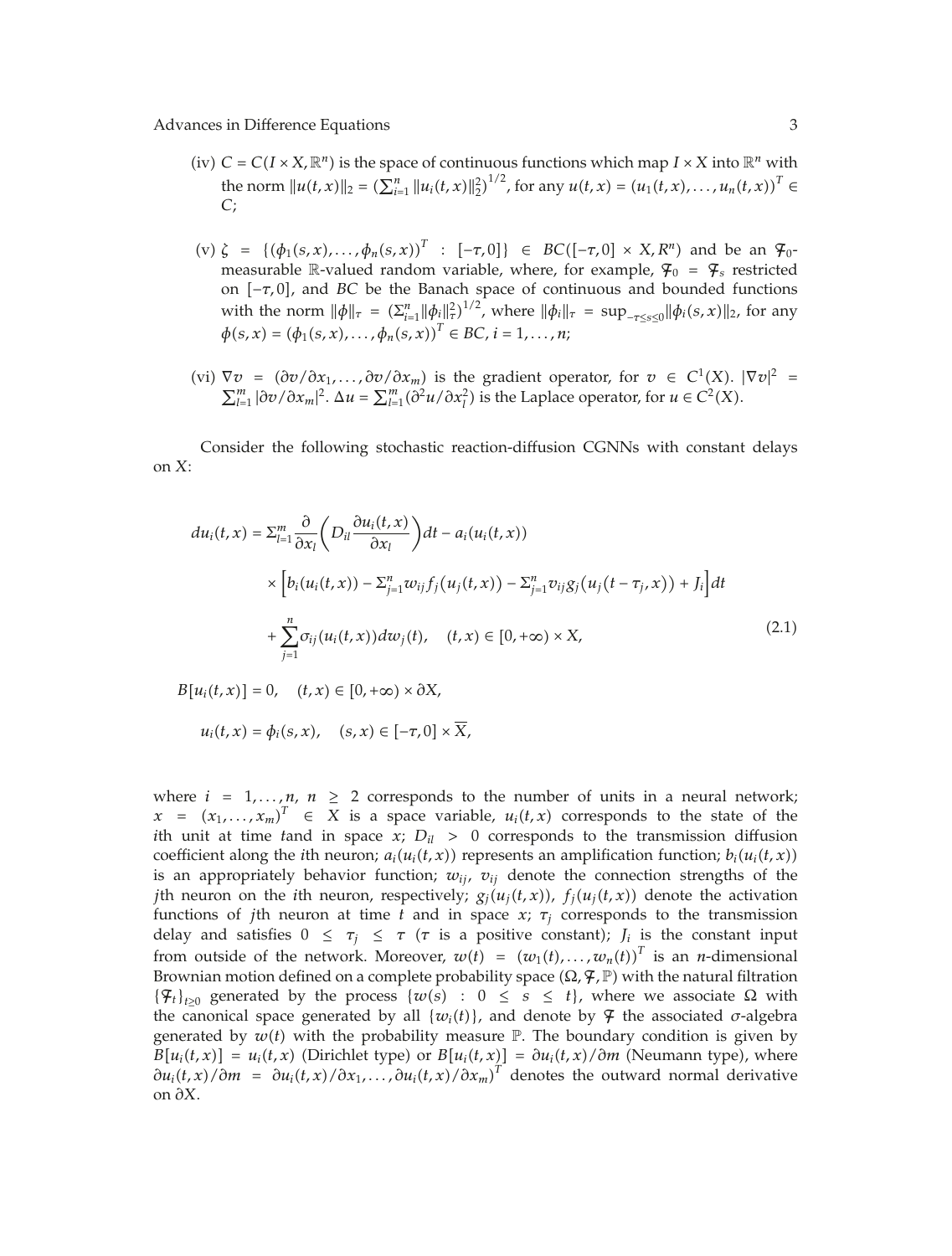Model (2.1) includes the following reaction-diffusion recurrent neural networks (RNNs) as a special case:

$$
du_i(t,x) = \sum_{l=1}^m \frac{\partial}{\partial x_l} \left( D_{il} \frac{\partial u_i(t,x)}{\partial x_l} \right) dt
$$
  
+ 
$$
\left[ -b_i(u_i(t,x)) + \sum_{j=1}^n w_{ij} f_j(u_j(t,x)) + \sum_{j=1}^n v_{ij} g_j(u_j(t-\tau_j,x)) + J_i \right] dt
$$
  
+ 
$$
\sum_{j=1}^n \sigma_{ij}(u_j(t,x)) dw_j(t), \quad (t,x) \in [0, +\infty) \times X,
$$
 (2.2)

 $B[u_i(t, x)] = 0, \quad (t, x) \in [0, +\infty) \times \partial X,$  $u_i(t, x) = \phi_i(s, x), \quad (s, x) \in [-\tau, 0] \times \overline{X},$ 

for  $i = 1, ..., n$ .

When  $w_i(t) = 0$  for any  $i = 1, \ldots, n$ , model (2.1) also comprises the following reactiondiffusion CGNNs with no stochastic effects on space *X*:

$$
\frac{\partial u_i(t, x)}{\partial t} = \sum_{l=1}^m \frac{\partial}{\partial x_l} \left( D_{il} \frac{\partial u_i(t, x)}{\partial x_l} \right) - a_i(u_i(t, x))
$$
\n
$$
\times \left[ b_i(u_i(t, x)) - \sum_{j=1}^n w_{ij} f_j(u_j(t, x)) - \sum_{j=1}^n v_{ij} g_j(u_j(t - \tau_j, x)) + J_i \right],
$$
\n
$$
(t, x) \in [0, +\infty) \times X,
$$
\n(2.3)

$$
B[u_i(t, x)] = 0, \quad (t, x) \in [0, +\infty) \times \partial X,
$$

$$
u_i(t, x) = \phi_i(s, x), \quad (s, x) \in [-\tau, 0] \times \overline{X},
$$

for  $i = 1, ..., n$ .

Throughout this paper, we assume that

- (H1) each function  $a_i(\xi)$  is bounded, positive and continuous, that is, there exist constants  $\underline{a}_{i}$ ,  $\overline{a}_{i}$  such that  $0 < \underline{a}_{i} \le a_{i}(\xi) \le \overline{a}_{i} < \infty$ , for  $\xi \in R$ ,  $i = 1, ..., n$ ,
- $(H2)$   $b_i(\xi) \in C^1(\mathbb{R}, \mathbb{R})$  and  $b_i = \inf_{\xi \in \mathbb{R}} b'_i(\xi) > 0$ , for  $i = 1, ..., n$ ,
- H3 *fj*, *gj* are bounded, and *fj*, *gj*, *σij* are Lipschitz continuous with Lipschitz constant  $F_j$ ,  $G_j$ ,  $L_{ij} > 0$ , for  $i, j = 1, ..., n$ ,
- $(H4) \sigma_{ij}(u_i^*) = 0$ , for  $i, l = 1, ..., n$ .

Using the similar method of  $[25]$ , it is easily to prove that under assumptions  $(H1)$ -(H3), model (2.3) has a unique equilibrium point  $u^* = (u_1^*, \ldots, u_n^*)^T$  which satisfies

$$
b_i(u_i^*) - \sum_{j=1}^n w_{ij} f_j(u_j^*) - \sum_{j=1}^n v_{ij} g_j(u_j^*) + J_i = 0, \quad i = 1, ..., n.
$$
 (2.4)

Suppose that system  $(2.1)$  satisfies assumptions  $(H1)$ – $(H4)$ , then equilibrium point  $u^*$  of model (2.3) is also a unique equilibrium point of system (2.1).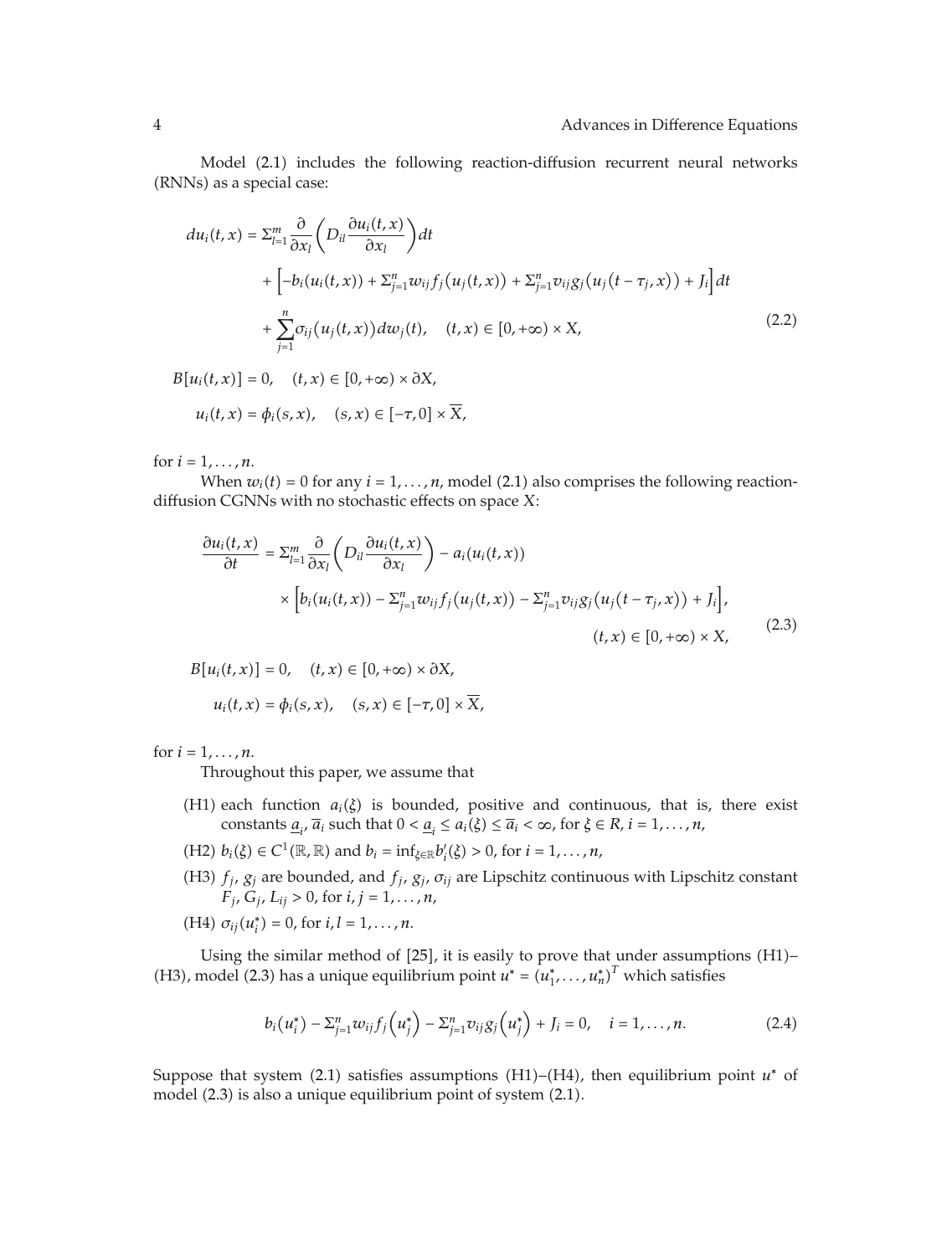By the theory of stochastic differential equations, see [15, 37], it is known that under the conditions (H1)–(H4), model (2.1) has a global solution denoted by  $u(t, 0, x; \phi)$  or simply  $u(t, \phi)$ ,  $u(t, x)$  or  $u(t)$ , if no confusion should occur. For the effects of stochastic forces to the stability property of delayed CGNNs model (2.1), we will study the almost sure exponential stability and the mean square exponential stability of their equilibrium solution  $u(t) \equiv u^*$  in the following sections. For completeness, we give the following definitions [33], in which  $\mathbb E$ denotes expectation with respect to P.

*Definition 2.1.* The equilibrium solution  $u^*$  of model (2.1) is said to be almost surely exponentially stable, if there exists a positive constant  $\mu$  such that for any  $\phi$  there is a finite positive random variable *M* such that

$$
\|u(t,\phi) - u^*\|_2 \le Me^{-\mu t} \quad \forall t \ge 0.
$$
 (2.5)

*Definition 2.2.* The equilibrium solution  $u^*$  of model (2.1) is said to be *p*th moment exponentially stable, if there exists a pair of positive constants  $\mu$  and  $M$  such that for any *φ*,

$$
\mathbb{E} \|u(t,\phi) - u^*\|_2^p \le M \mathbb{E} \|\phi - u^*\|_{\tau}^p e^{-\mu t} \quad \forall t \ge 0.
$$
 (2.6)

When  $p = 1$  and 2, it is usually called the exponential stability in mean value and mean square, respectively.

The following lemmas are important in our approach.

**Lemma 2.3** (nonnegative semimartingale convergence theorem [16]). *Suppose*  $A(t)$  and  $U(t)$ *are two continuous adapted increasing processes on*  $t \ge 0$  *with*  $A(0) = U(0) = 0$ , *a.s.* Let  $M(t)$  be a *real-valued continuous local martingale with*  $M(0) = 0$ , *a.s. and let*  $\zeta$  *be a nonnegative*  $\mathcal{F}_0$ *-measurable random variable with*  $\mathbb{E}\zeta < \infty$ *. Define*  $X(t) = \zeta + A(t) - U(t) + M(t)$  for  $t \ge 0$ *. If*  $X(t)$  *is nonnegative, then*

$$
\left\{\lim_{t\to\infty} A(t) < \infty\right\} \subset \left\{\lim_{t\to\infty} X(t) < \infty\right\} \cap \left\{\lim_{t\to\infty} U(t) < \infty\right\} \quad a.s.,\tag{2.7}
$$

*where*  $B \subset D$  *a.s. denotes*  $\mathbb{P}(B \cup D^c) = 0$ . In particular, if  $\lim_{t \to \infty} A(t) < \infty$  *a.s., then for almost all*  $w \in \Omega$ lim<sub> $t \to \infty$ </sub> $X(t, w) < \infty$  and  $\lim_{t \to \infty} U(t, w) < \infty$ , that is, both  $X(t)$  and  $U(t)$  converge to finite *random variables.*

Lemma 2.4 (Poincaré inequality). Let *X* be a bounded domain of  $R<sup>m</sup>$  with a smooth boundary ∂X *of class*  $C^2$  *by*  $X$ *.*  $v(x)$  *is a real-valued function belonging to*  $H_0^1(X)$  *and satisfies*  $B[v(x)]_{\partial X} = 0$ *. Then*

$$
\lambda_1 \int_X |v(x)|^2 dx \le \int_X |\nabla v(x)|^2 dx, \tag{2.8}
$$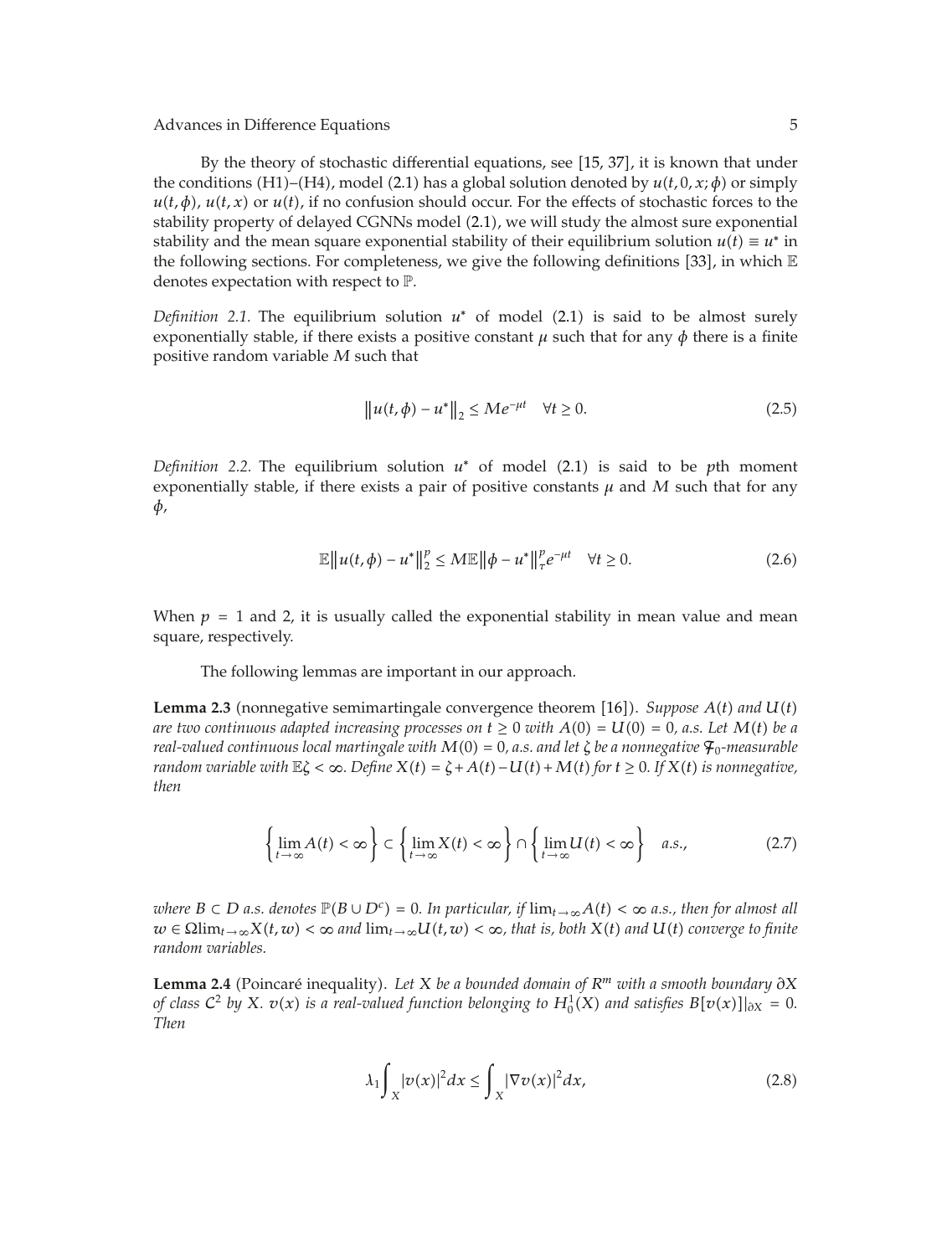*which λ*<sup>1</sup> *is the lowest positive eigenvalue of the boundary value problem*

$$
-\Delta \psi(x) = \lambda \psi(x), \quad x \in X,
$$
  
\n
$$
B[\psi(x)] = 0, \quad x \in \partial X.
$$
\n(2.9)

*Proof.* We just give a simple sketch here.

*Case 1.* Under the Neumann boundary condition, that is,  $B[v(x)] = \frac{\partial v(x)}{\partial m}$ . According to the eigenvalue theory of elliptic operators, the Laplacian −Δ on *X* with the Neumann boundary conditions is a self-adjoint operator with compact inverse, so there exists a sequence of nonnegative eigenvalues (going to  $+\infty$ ) and a sequence of corresponding eigenfunctions, which are denoted by  $0 = \lambda_0 < \lambda_1 < \lambda_2 < \cdots$  and  $\psi_0(x), \psi_1(x), \psi_2(x), \ldots$ respectively. In other words, we have

$$
\lambda_0 = 0, \qquad \psi_0(x) = 1,
$$
  
\n
$$
-\Delta \psi_k(x) = \lambda_k \psi_k(x), \quad \text{in } X,
$$
  
\n
$$
\psi_k(x) = 0, \quad \text{on } \partial X,
$$
\n(2.10)

where  $k \in \mathbb{N}$ . Multiply the second equation of (2.10) by  $\psi_k(x)$  and integrate over *X*. By Green's theorem, we obtain

$$
\int_{X} \left| \nabla \psi_{k}(x) \right|^{2} dx = \lambda_{k} \int_{X} \psi_{k}^{2}(x) dx, \quad \text{for } k \in \mathbb{N}.
$$
 (2.11)

Clearly, (2.11) can also hold for  $k = 0$ . The sequence of eigenfunctions  $\{\psi_k(x)\}_{k=0}^{\infty}$  defines an orthonormal basis of  $L^2(X)$ . For any  $v(x) \in H_0^1(X)$ , we have

$$
v(x) = \sum_{k=0}^{\infty} c_k \varphi_k.
$$
 (2.12)

From  $(2.11)$  and  $(2.12)$ , we can obtain

$$
\int_{X} |\nabla v(x)|^2 dx \ge \lambda_1 \int_{X} |v(x)|^2 dx. \tag{2.13}
$$

*Case 2.* Under the Dirichlet boundary condition, that is,  $B[v(x)] = v(x)$ . By the same may, we can obtained the inequality.

This completes the proof.

 $\Box$ 

*Remark 2.5.* (i) The lowest positive eigenvalue  $\lambda_1$  in the boundary problem (2.9) is sometimes known as the first eigenvalue. (ii) The magnitude of  $\lambda_1$  is determined by domain *X*. For example, let Laplacian on  $X = \{(x_1, x_2)^T \in \mathbb{R}^2 \mid 0 < x_1 < a, 0 < x_2 < b\}$ , if  $B[v(x)] = v(x)$  and  $B[v(x)] = \partial v(x)/\partial m$ , respectively, then  $\lambda_1 = (\pi/a)^2 + (\pi/b)^2$  and  $\lambda_1 = \min\{(\pi/a)^2, (\pi/b)^2\}$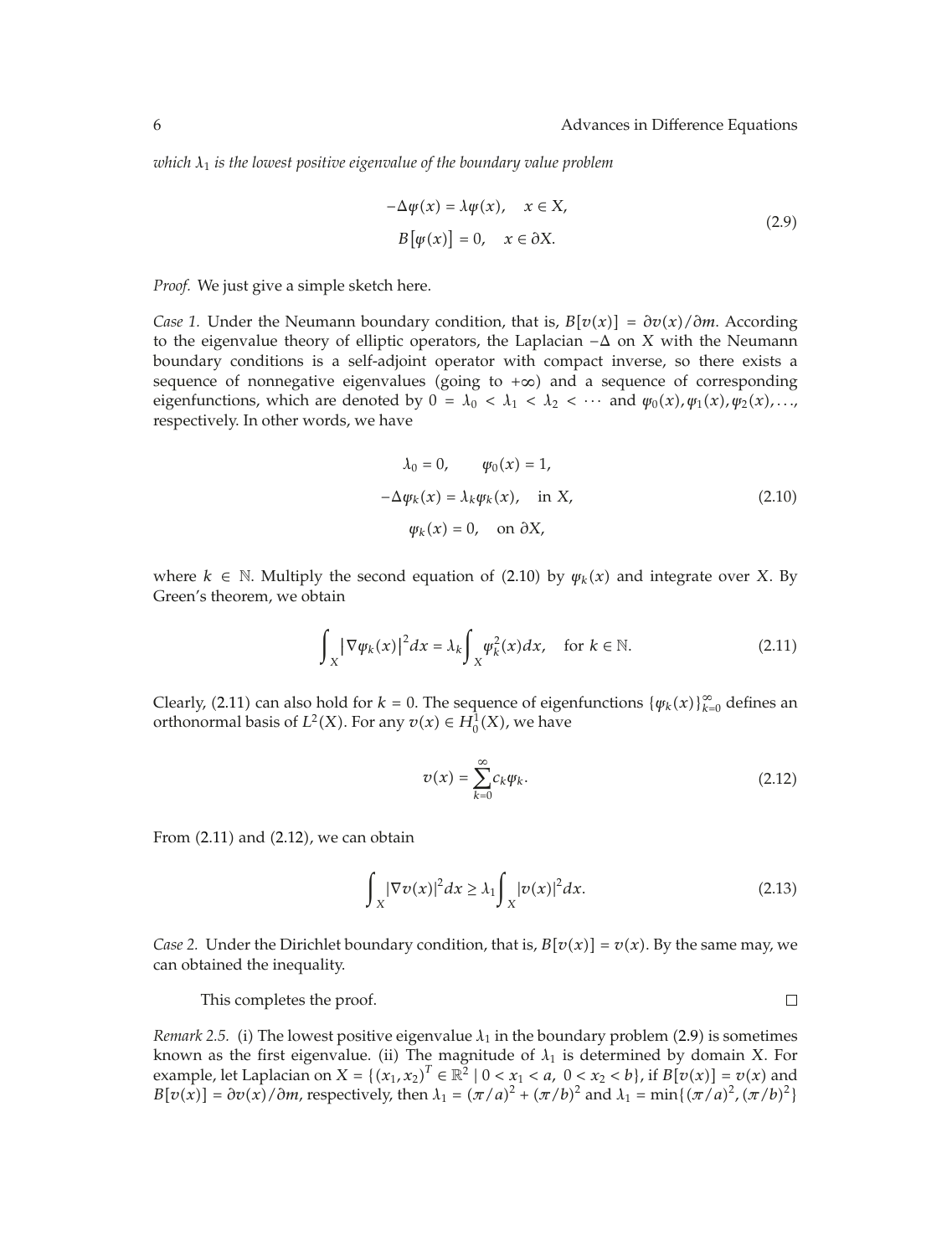[38, 39]. (iii) Although the eigenvalue  $\lambda_1$  of the laplacian with the Dirichlet boundary condition on a generally bounded domain *X* cannot be determined exactly, a lower bound of it may nevertheless be estimated by  $\lambda_1 \geq (m^2/(m+2))((2\pi)^2/\omega_{m-1})(1/V)^{2/m}$ , where  $\omega_{m-1}$ is a surface area of the unit ball in  $\mathbb{R}^m$ , *V* is a volume of domain *X* [40].

In Section 4, we will compare the results between this paper and previous literatures. To this end, we recall some previous results as follows (according to the symbols in this paper).

In [35], Wan and Zhou have studied the problem of convergence dynamics of model  $(2.1)$  with the Neumann boundary condition and obtained the following result (see  $[35,$ Theorem  $3.1$ ]).

**Proposition 2.6.** *Suppose that system* 2.1 *satisfies the assumptions (H1)–(H4) and*

 $(A) C > 0, \rho(C^{-1}(A_1W^+F + A_1V^+G)) < 1, \text{ where } C = \text{diag}(\delta_1, \ldots, \delta_n), \delta_i = \underline{a}_i b_i - \frac{1}{2}$  $(1/2)$   $\sum_{j=1}^{n} L_{ij}^2$ ,  $i = 1, ..., n$ ,  $A_1 = \text{diag}(\overline{a}_1, ..., \overline{a}_n)$ ,  $W^+ = (|w_{ij}|)_{n \times n}$ ,  $V^+ = (|v_{ij}|)_{n \times n}$  $F = \text{diag}(F_1, \ldots, F_n)$ ,  $G = \text{diag}(G_1, \ldots, G_n)$ . Also,  $\rho(A)$  denotes the spectral radius of a *square matrix A.*

*Then model* (2.1) *is mean value exponentially stable.* 

*Remark* 2.7. It should be noted that condition  $(A)$  in Proposition 2.6 is equivalent to  $C (A_1W^+F + A_1V^+G)$  is a nonsingular *M*-matrix, where  $C > 0$ . Thus, the following result is treated as a special case of Proposition 2.6.

**Proposition 2.8** (see [33, Theorem 3.1]). *Suppose that model* (2.2) *satisfies the assumptions (H2)– (H4) and*

(B)  $B - \overline{B} - W^+F - V^+G$  *is a nonsingular M-matrix, where*  $\overline{B} = \text{diag}\{\overline{b}_1, \ldots, \overline{b}_n\}$ ,  $\overline{b}_i :=$  $-b_i + \sum_{j=1}^n |w_{ij}|F_j + \sum_{j=1}^n |V_{ij}|G_j + \sum_{j=1}^n L_{ij}^2 \ge 0$ , for  $1 \le i \le n$ .

*Then model* 2.2 *is almost surely exponentially stable.*

*Remark 2.9.* It is obvious that conditions (A) and (B) are irrelevant to the diffusion term. In other words, the diffusion term does not take effect in Propositions 2.6 and 2.8.

### **3. Main Results**

**Theorem 3.1.** *Under assumptions (H1)–(H4), if the following conditions hold:*

(H5)  $a = 2(\lambda_1 D_i + \underline{a}_i b_i) - \sum_{j=1}^n (|\omega_{ij}|\overline{a}_i F_j + |\omega_{ji}|\overline{a}_j F_i + |v_{ij}|\overline{a}_i G_j + L_{ij}^2) > b = \sum_{j=1}^n |v_{ji}|\overline{a}_j G_i$ , for  $any i = 1, ..., n,$ 

*where*  $\lambda_1$  *is the lowest positive eigenvalue of problem (2.9),*  $D_i = \min_{1 \leq l \leq m} \{D_{il}\}, i = 1, \ldots, n$ *. Then model* 2.1 *is almost surely exponentially stable.*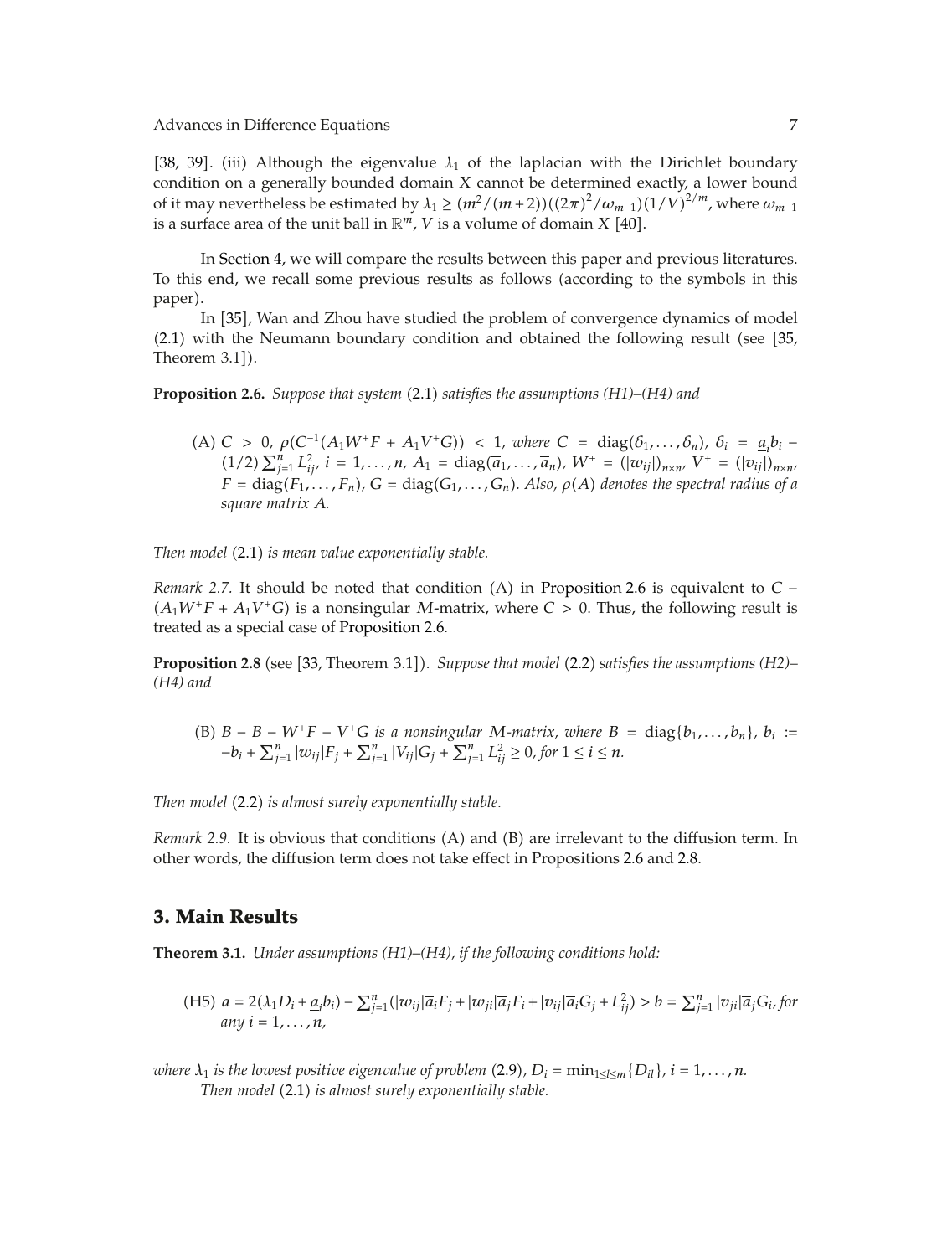*Proof.* Let  $u(t) = (u_1(t), \ldots, u_n(t))^T$  be an any solution of model (2.1) and  $y_i(t) = u_i(t) - u_i^*$ . Model (2.1) is equivalent to

$$
dy_i(t) = \sum_{l=1}^m \frac{\partial}{\partial x_l} \left( D_{il} \frac{\partial y_i(t)}{\partial x_l} \right) dt - a_i(u_i(t))
$$
  
\n
$$
\times \left[ \tilde{b}_i \left( y_i(t) \right) - \sum_{j=1}^n v_{ij} \tilde{g}_j \left( u_j \left( t - \tau_j \right) \right) - \sum_{j=1}^n w_{ij} \tilde{f}_j \left( y_j(t) \right) \right] dt
$$
  
\n
$$
+ \sum_{j=1}^n \tilde{\sigma}_{ij} \left( y_i(t) \right) dw_j(t), \quad (t, x) \in [0, +\infty) \times X,
$$
  
\n
$$
B \left[ y_i(t) \right] = 0, \quad (t, x) \in [0, +\infty) \times \partial X,
$$
  
\n(3.1b)

$$
y_i(s, x) = \phi_i(s, x) - u_i^*, \quad (s, x) \in [-\tau, 0] \times \overline{X}, \tag{3.1c}
$$

where

$$
\widetilde{b}_i(y_i(t)) = b_i(y_i(t) + u_i^*) - b_i(u_i^*), \qquad \widetilde{f}_j(y_j(t)) = f_j(y_i(t) + u_j^*) - f_j(u_j^*),
$$
\n
$$
\widetilde{g}_j(y_j(t)) = g_j(y_j(t) + u_i^*) - g_j(u_j^*), \qquad \widetilde{\sigma}_{ij}(y_j(t)) = \sigma_{ij}(y_j(t) + u_j^*) - \sigma_{ij}(u_j^*),
$$
\n(3.2)

for  $i, j = 1, ..., n$ .

It follows from (H5) that there exists a sufficiently small constant  $\mu>0$  such that

$$
2(\lambda_1 D_i + \underline{a}_i b_i) - \mu - \sum_{j=1}^n \left( |w_{ij}|\overline{a}_i F_j + |w_{ji}|\overline{a}_j F_i + |v_{ij}|\overline{a}_i G_j + L_{ij}^2 \right)
$$
  

$$
- \sum_{j=1}^n |v_{ji}|\overline{a}_j G_i e^{\mu\tau} > 0, \quad i = 1, ..., n.
$$
 (3.3)

To derive the almost surely exponential stability result, we construct the following Lyapunov functional:

$$
V(z(t),t) = \sum_{i=1}^{n} \int_{\Omega} e^{\mu t} \left[ y_i^2(t) + \overline{a}_i \sum_{j=1}^{n} |v_{ij}| G_j \int_{t-\tau_j}^{t} e^{\mu(s+\tau_j)} y_j^2(s) ds \right] dx.
$$
 (3.4)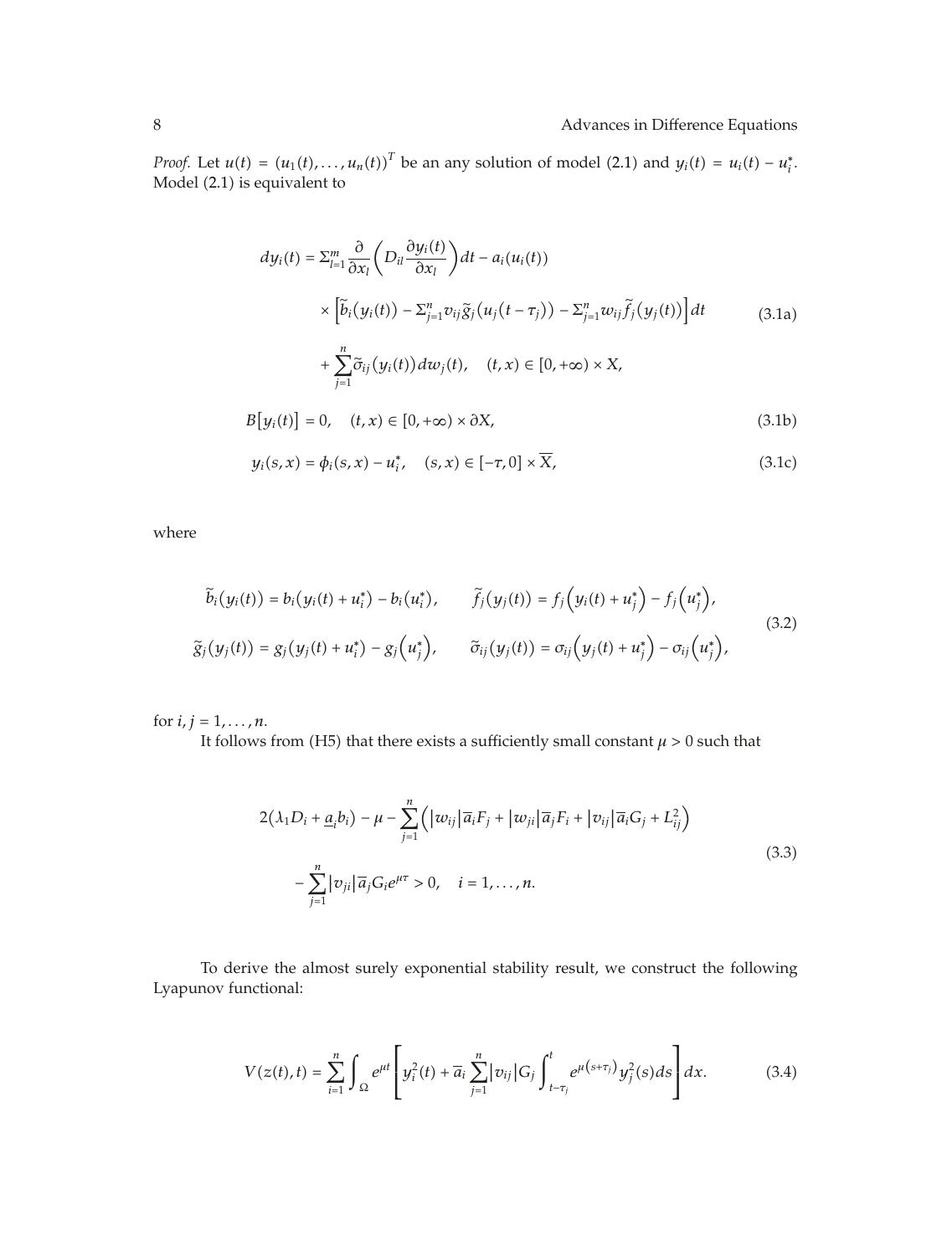By Itô's formula to  $V(z(t), t)$  along (3.1a), we obtain

$$
V(z(t),t) = V(z(0),0)
$$
  
+  $\int_{0}^{t} e^{\mu s} \sum_{i=1}^{n} \int_{\Omega} \left\{ \mu y_{i}^{2}(s) + 2y_{i}(s) \frac{\partial}{\partial x_{i}} \left( D_{ii} \frac{\partial y_{i}(s)}{\partial x_{i}} \right) - 2y_{i}(s) a_{i}(u_{i}(s)) \right\}$   

$$
\times \left[ \tilde{b}_{i}(y_{i}(s)) + \sum_{j=1}^{n} w_{ij} \tilde{f}_{j}(y_{j}(s)) + \sum_{j=1}^{n} v_{ij} \tilde{g}_{j}(y_{j}(s - \tau_{j})) \right]
$$
  
+  $\bar{a}_{i} \sum_{j=1}^{n} |v_{ij}| G_{j} e^{\mu \tau_{j}} y_{j}^{2}(s) - \bar{a}_{i} \sum_{j=1}^{n} |v_{ij}| G_{j} y_{j}^{2}(s - \tau_{j}) \right\} ds dx$   
+  $\int_{0}^{t} \int_{\Omega} \sum_{i=1}^{n} \sum_{j=1}^{n} e^{\mu s} \sigma_{ij}^{2}(y_{i}(s)) ds dx$   
+  $2 \sum_{i=1}^{n} \int_{0}^{t} \int_{\Omega} \sum_{j=1}^{n} y_{i}(s) \sigma_{ij}(y_{j}(s)) dw_{j}(s) dx,$  (3.5)

for  $t \geq 0$ .

By the boundary condition, it is easy to calculate that

$$
\int_{\Omega} y_i(s) \Sigma_{l=1}^m \frac{\partial}{\partial x_l} \left( D_{il} \frac{\partial y_i(s)}{\partial x_l} \right) dx
$$
\n
$$
= -\sum_{l=1}^m \int_{\Omega} D_{il} \left( \frac{\partial y_i(s)}{\partial x_l} \right)^2 dx \le -D_i \int_{\Omega} \sum_{l=1}^m \left( \frac{\partial y_i(s)}{\partial x_l} \right)^2 dx
$$
\n
$$
= -D_i \int_{\Omega} |\nabla y_i(s)|^2 dx
$$
\n
$$
\le -\lambda_1 D_i \int_{\Omega} y_i^2(s) dx = -\lambda_1 D_i ||y_i(s)||_2^2.
$$
\n(3.6)

From assumptions (H1) and (H2), we have

$$
\int_{\Omega} y_i(s)\widetilde{a}_i(y_i(s))\widetilde{b}_i(y_i(s))dx \geq \underline{a}_i b_i \int_{\Omega} y_i^2(t)dx = \underline{a}_i b_i ||y_i(s)||_2^2.
$$
 (3.7)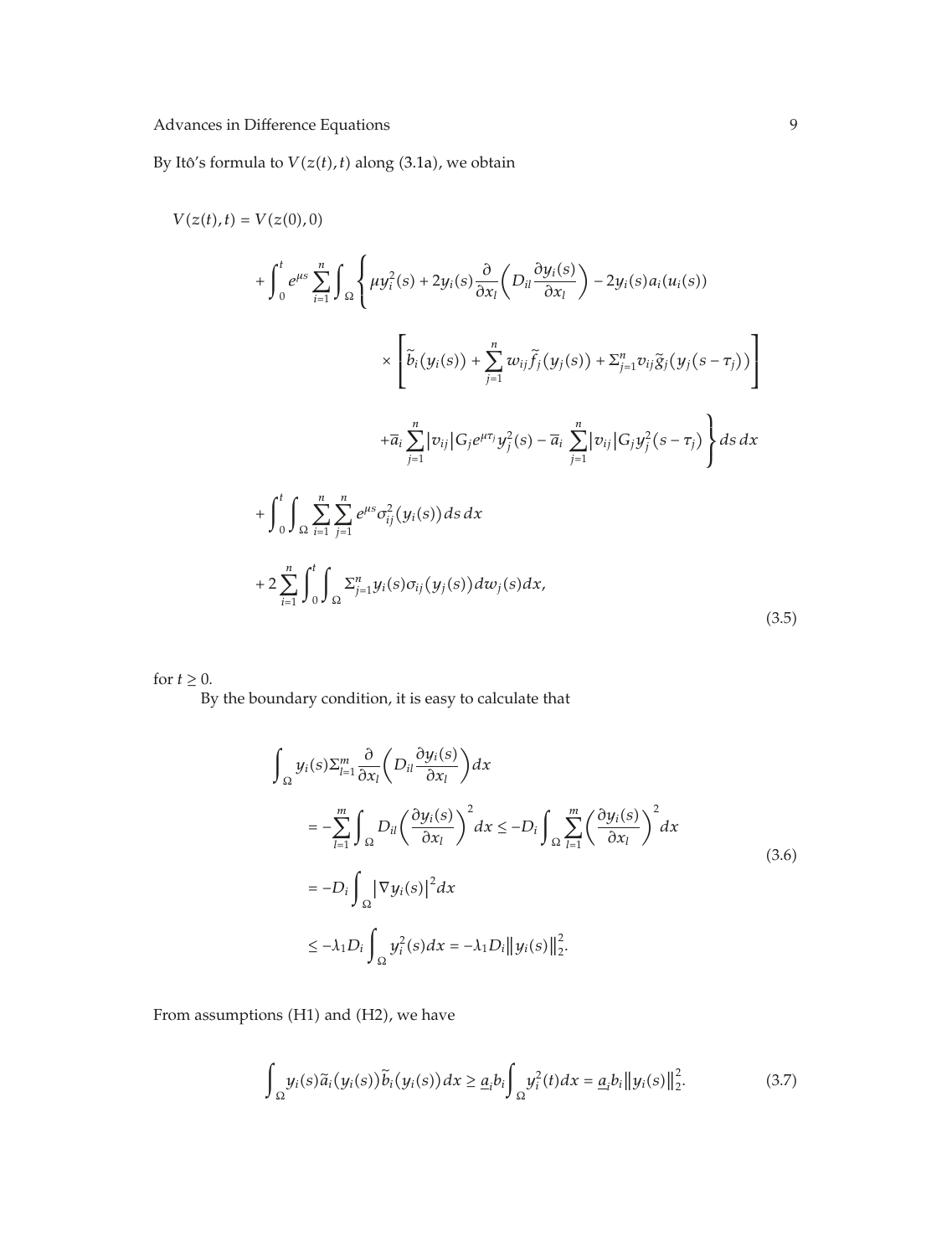From assumptions (H1) and (H3), we have

$$
2\int_{\Omega} y_{i}(s)\tilde{a}_{i}(y_{i}(s))\sum_{j=1}^{n}w_{ij}\tilde{f}_{i}(y_{j}(s))dx
$$
  
\n
$$
\leq 2\int_{\Omega}\sum_{j=1}^{n}\bar{a}_{i}|w_{ij}||y_{i}(s)||\tilde{f}_{i}(y_{j}(s))|dx
$$
  
\n
$$
\leq 2\int_{\Omega}\sum_{j=1}^{n}\bar{a}_{i}|w_{ij}||y_{i}(s)|F_{j}|y_{j}(s)|dx
$$
  
\n
$$
\leq \bar{a}_{i}\int_{\Omega}\sum_{j=1}^{n}|w_{ij}|F_{j}y_{i}^{2}(t)dx + \bar{a}_{i}\int_{\Omega}\sum_{j=1}^{n}|w_{ij}|F_{j}|y_{j}(s)|^{2}dx
$$
  
\n
$$
\leq \bar{a}_{i}\sum_{j=1}^{n}|w_{ij}|F_{j}||y_{i}(s)||_{2}^{2} + \bar{a}_{i}\sum_{j=1}^{n}|w_{ij}|F_{j}||y_{j}(s)||_{2}^{2}.
$$
 (3.8)

By the same way, we can obtain

$$
2\int_{\Omega} y_i(s)\tilde{a}_i(y_i(s))\sum_{j=1}^n v_{ij}\tilde{g}_i(y_j(s-\tau_j))dx
$$
  

$$
\leq \overline{a}_i \sum_{j=1}^n |v_{ij}|G_j ||y_i(s)||_2^2 + \overline{a}_i \sum_{j=1}^n |v_{ij}|G_j ||y_j(s-\tau_j)||_2^2.
$$
 (3.9)

Combining  $(3.6)$ – $(3.9)$  into  $(3.5)$ , we get

$$
V(z(t),t) \le V(z(0),0) + \int_0^t e^{\mu s} \left\{ \sum_{i=1}^n \left[ -2(\lambda_1 D_i + \underline{a}_i b_i) + \mu + \sum_{j=1}^n |w_{ij}| \overline{a}_i F_j \right. \\ \left. + \sum_{j=1}^n |w_{ji}| \overline{a}_j F_i + \overline{a}_i \sum_{j=1}^n |v_{ij}| G_j \right] \|y_i(s)\|_2^2 \right\} + \overline{a}_i \sum_{j=1}^n |v_{ij}| G_j e^{\mu \tau_j} \|y_j(s)\|_2^2 \right\} ds + \int_0^t \int_{\Omega} \sum_{i=1}^n \sum_{j=1}^n e^{\mu s} \widetilde{\sigma}_{ij}^2(y_i(s)) dx ds + 2 \int_0^t \sum_{i=1}^n \int_{\Omega} \sum_{j=1}^n y_i(s) \widetilde{\sigma}_{ij}(y_j(s)) dw_j(s) dx
$$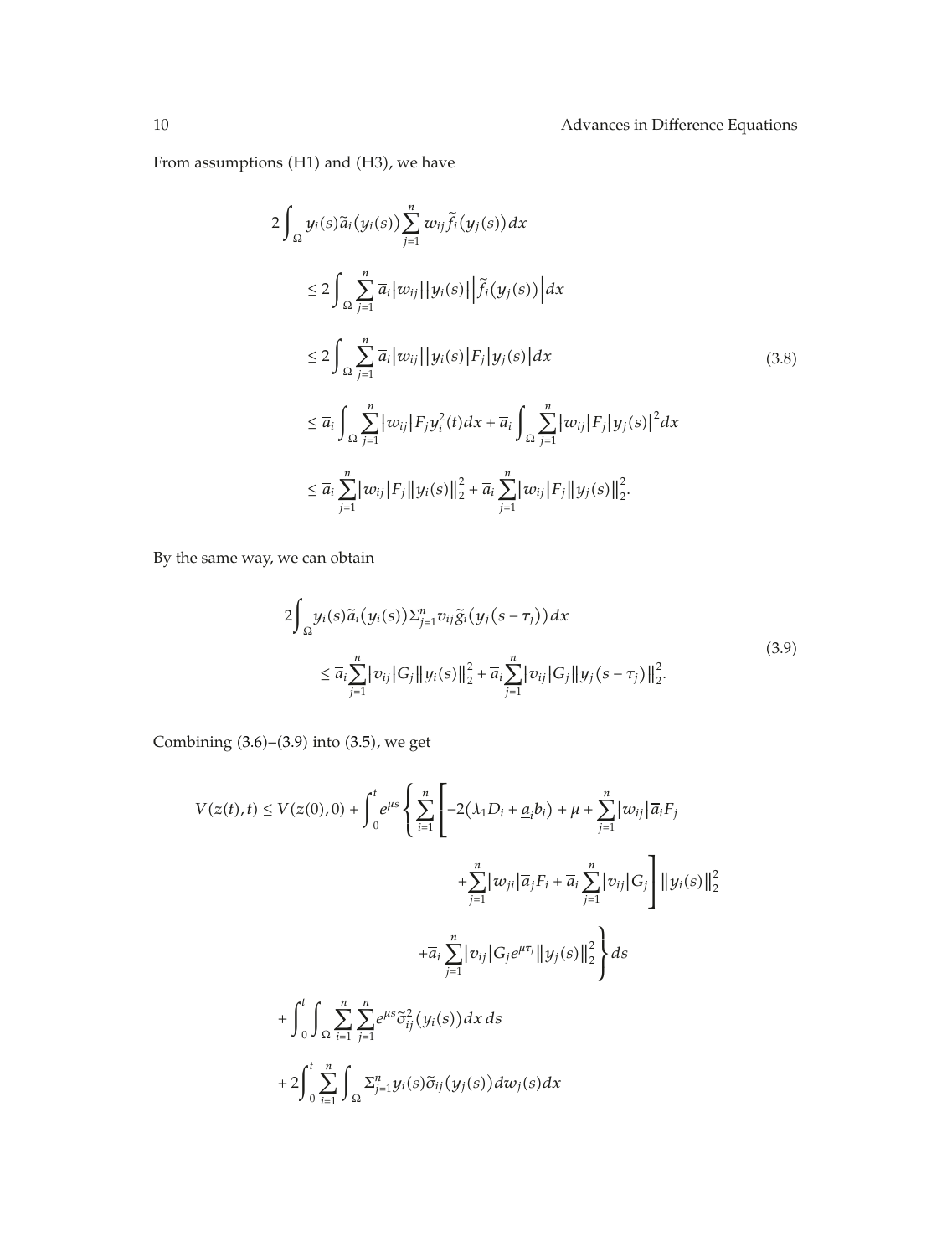$$
\leq V(z(0),0) - \int_{0}^{t} e^{\mu s} \left\{ \sum_{i=1}^{n} \left[ 2(\lambda_{1}D_{i} + \underline{a}_{i}b_{i}) - \mu \right. \\ - \sum_{j=1}^{n} \left( |w_{ij}|\overline{a}_{i}F_{j} + |w_{ji}|\overline{a}_{j}F_{i} + |v_{ij}|\overline{a}_{i}G_{j} + L_{ij}^{2} \right) \right. \\ \left. - \sum_{j=1}^{n} |v_{ji}|\overline{a}_{j}G_{i}e^{\mu\tau} \right] ||y_{i}(s)||_{2}^{2} \right\} ds
$$
  
+ 
$$
2 \sum_{i=1}^{n} \int_{\Omega} \int_{0}^{t} \sum_{j=1}^{n} y_{i}(s) \widetilde{\sigma}_{ij}(y_{j}(s)) dw_{j}(s) dx
$$
  

$$
\leq V(z(0),0) + 2 \sum_{i=1}^{n} \int_{\Omega} \int_{0}^{t} \sum_{j=1}^{n} y_{i}(s) \widetilde{\sigma}_{ij}(y_{j}(s)) dw_{j}(s) dx, \text{ for } t \geq 0.
$$
 (3.10)

That is,

$$
V(z(t),t) \le V(z(0),0) + 2\sum_{i=1}^{n} \int_{0}^{t} \int_{\Omega} \sum_{j=1}^{n} y_{i}(s)\sigma_{ij}(u_{i}(s))dw_{j}(s)dx, \text{ for } t \ge 0.
$$
 (3.11)

It is obvious that the right-hand side of  $(3.6)$  is a nonnegative semimartingale. From Lemma 2.3, it is easy to see that its limit is finite almost surely as  $t \to \infty$ , which shows that

$$
\lim_{t \to \infty} \sup V(y(t), t) < \infty, \quad \mathbb{P}\text{-a.s.} \tag{3.12}
$$

That is,

$$
\lim_{t \to \infty} \sup \left( e^{\mu t} \sum_{i=1}^{n} \left\| y_i(t, x) \right\|_2^2 \right) < \infty, \quad \mathbb{P}\text{-a.s.}, \tag{3.13}
$$

which implies

$$
\lim_{t \to \infty} \sup \frac{1}{t} \ln \left( \sum_{i=1}^{n} \|y_i(t, x)\|_2^2 \right) < -\mu, \quad \mathbb{P}\text{-a.s.},
$$
\n(3.14)

that is,

$$
\lim_{t \to \infty} \sup \frac{1}{t} \ln \left( \|y(t, x)\|_{2}^{2} \right) < -\mu, \quad \mathbb{P}\text{-a.s.} \tag{3.15}
$$

The proof is complete.

 $\Box$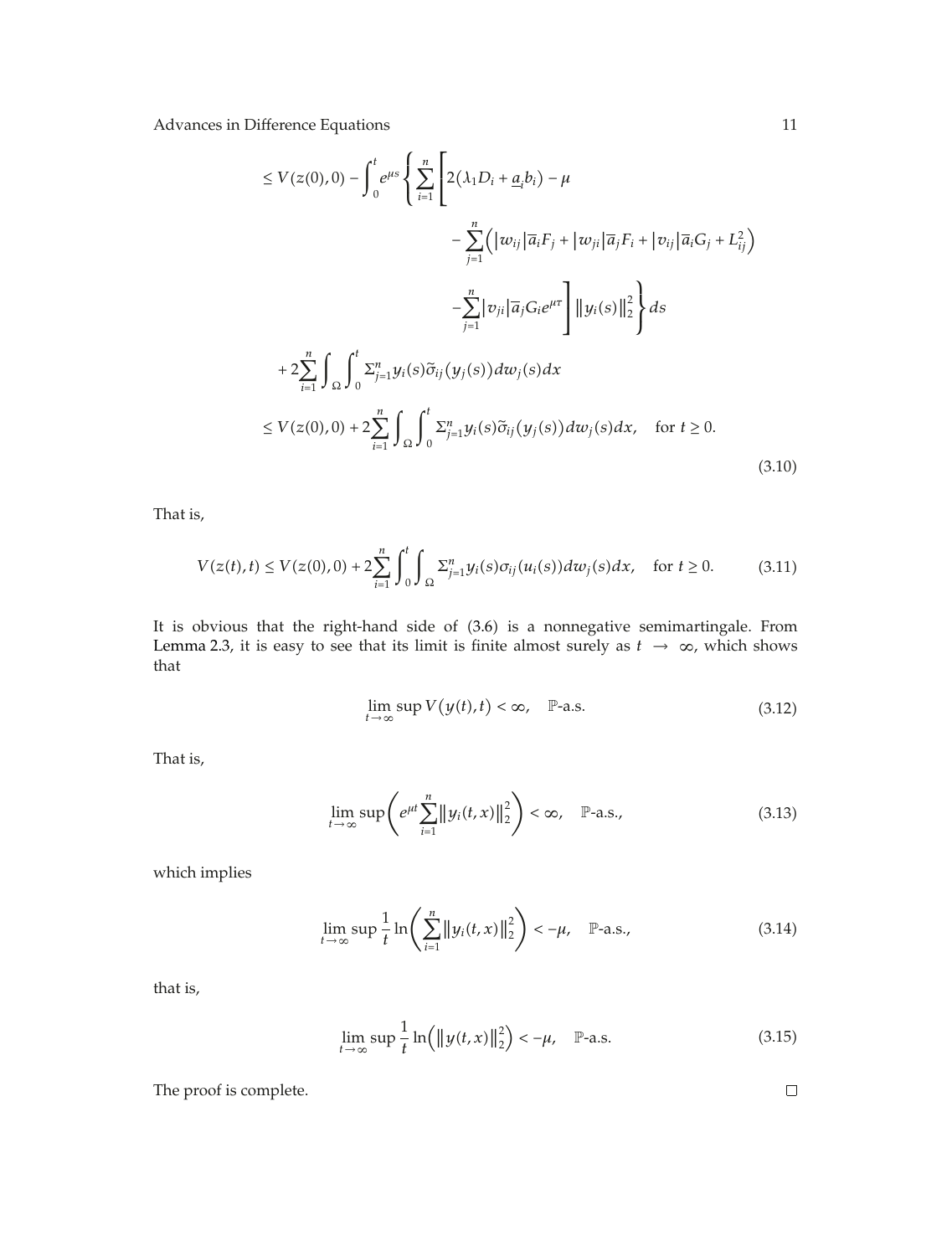**Theorem 3.2.** *Under the conditions of Theorem 3.1, model* (2.1) *is mean square exponentially stable.* Proof. Taking expectations on both sides of (3.11) and noticing that

$$
\mathbb{E}\sum_{i=1}^{n}\int_{0}^{t}\int_{\Omega}\Sigma_{j=1}^{n}y_{i}(s)\sigma_{ij}(u_{j}(s))dw_{j}(s)dx=0,
$$
\n(3.16)

we get

$$
\mathbb{E}V(z(t),t) \le \mathbb{E}V(z(0),0). \tag{3.17}
$$

Since

$$
V(z(0),0) = \sum_{i=1}^{n} \int_{\Omega} \left[ y_i^2(0) + \overline{a}_i \sum_{j=1}^{n} |v_{ij}| G_j \int_{-\tau_j}^{0} e^{\mu(s+\tau_j)} y_j^2(s) ds \right] dx
$$
  
\n
$$
= \sum_{i=1}^{n} \int_{\Omega} \left[ |\phi_i(0) - u_i^*|^2 + \overline{a}_i \sum_{j=1}^{n} |v_{ij}| G_j^2 \left( \int_{-\tau_j}^{0} e^{\mu(s+\tau_j)} |\phi_j(s) - u_j^*|^2 ds \right) \right] dx
$$
  
\n
$$
\leq \sum_{i=1}^{n} ||\phi_i - u_i^*||_{\tau}^2 + \frac{1}{\mu} \sum_{i=1}^{n} \overline{a}_i \sum_{j=1}^{n} |v_{ij}| (e^{\mu\tau} - 1) G_j ||\phi_j(s) - u_j^*||_2^2
$$
  
\n
$$
\leq \sum_{i=1}^{n} \left( 1 + \frac{e^{\mu\tau} - 1}{\mu} \sum_{j=1}^{n} \overline{a}_j |v_{ji}| G_i^2 \right) ||\phi_i - u_i^*||_{\tau}^2
$$
  
\n
$$
\leq \max_{i \leq i \leq n} \left\{ 1 + \frac{e^{\mu\tau} - 1}{\mu} \sum_{j=1}^{n} \overline{a}_j |v_{ji}| G_i \right\} ||\phi - u^*||_{\tau'}^2
$$
 (3.18)

we have

$$
\mathbb{E}V(z(0),0) \le \max_{i \le i \le n} \left\{ 1 + \frac{e^{\mu \tau} - 1}{\mu} \sum_{j=1}^{n} \overline{a}_j |v_{ji}| G_i \right\} \mathbb{E} \left\| \phi - u^* \right\|_{\tau}^2. \tag{3.19}
$$

Also

$$
V(z(t),t) \ge \sum_{i=1}^{n} \int_{\Omega} e^{\mu t} y_i^2(t) dx \ge e^{\mu t} ||y(t)||_2^2.
$$
 (3.20)

By  $(3.17)$ – $(3.20)$ , we have

$$
e^{\mu t} \mathbb{E} \|y\|_{2}^{2} \leq \max_{i \leq i \leq n} \left\{ 1 + \frac{e^{\mu \tau} - 1}{\mu} \sum_{j=1}^{n} \overline{a}_{j} |v_{ji}| G_{i} \right\} \mathbb{E} \| \phi - u^{*} \|_{\tau'}^{2}, \quad \forall t \geq 0.
$$
 (3.21)

Let  $M = \max_{i \le i \le n} \{1 + ((e^{\mu \tau} - 1)/\mu) \sum_{j=1}^{n} \overline{a}_j |v_{ji}| G_i\}.$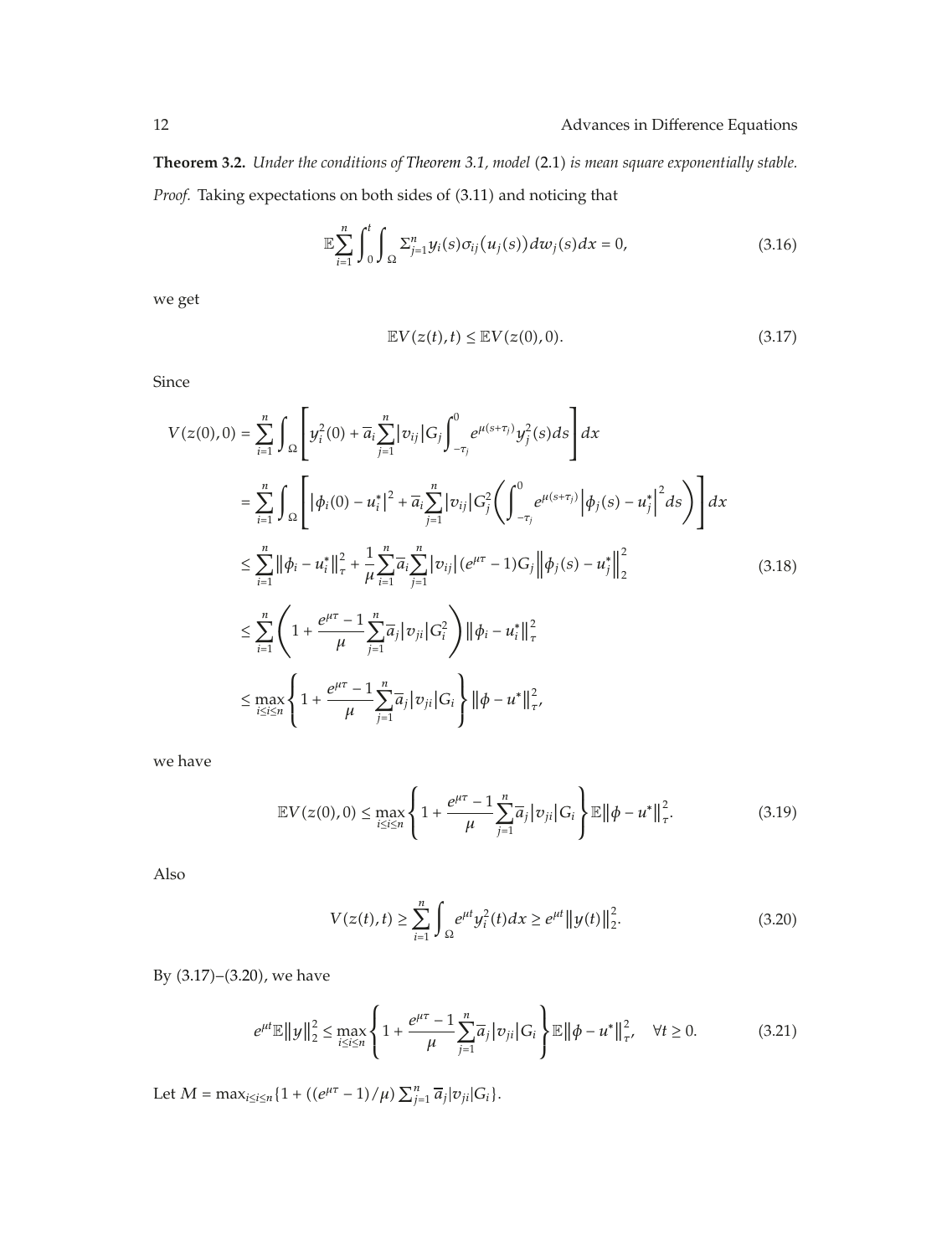Then, we easily get

$$
\mathbb{E} \|u(t) - u^*\|_2^2 \le M \mathbb{E} \|\phi - u^*\|_{\tau}^2 e^{-\mu t}, \quad \forall t \ge 0.
$$
 (3.22)

The proof is completed.

By the similar way of the proof of Theorem 3.1, it is easy to prove the following results.

**Theorem 3.3.** *Under assumptions (H2)–(H4), if the following conditions hold:*

(H6) 
$$
2(\lambda_1 D_i + b_i) > \sum_{j=1}^n (|w_{ij}|F_j + |w_{ji}|F_i + |v_{ij}|G_j + |v_{ji}|G_i + L_{ij}^2), i = 1,...,n.
$$

*Then model* 2.2 *is almost surely exponentially stable and mean square exponentially stable.*

*Remark 3.4.* In the proof of Theorem 3.1, by Poincaré inequality, we have obtained  $-D_i\int_{\Omega} |\nabla y_i|^2 dx$  ≤  $-\lambda_1 D_i ||y_i(t)||_2^2$  (see (3.6)). This is an important step that results in the condition of Theorem 3.1 including the diffusion terms.

*Remark 3.5.* It should be noted that assumptions (H5) and (H6) allow

$$
2\underline{a}_i b_i - \sum_{j=1}^n \left( \left| w_{ij} \right| \overline{a}_i F_j + \left| w_{ji} \right| \overline{a}_j F_i + \left| v_{ij} \right| \overline{a}_i G_j + L_{ij}^2 \right) \leq \sum_{j=1}^n \left| v_{ji} \right| \overline{a}_j G_i, \quad i = 1, \dots, n \tag{3.23}
$$

$$
2b_i < \sum_{j=1}^n \Big( \big| w_{ij} \big| F_j + \big| w_{ji} \big| F_i + \big| v_{ij} \big| G_j + \big| v_{ji} \big| G_i + L_{ij}^2 \Big), \quad i = 1, \dots, n \tag{3.24}
$$

respectively, which cannot guarantee the mean square exponential stability of the equilibrium solution of models  $(2.1)$  and  $(2.2)$ . Thus, as we can see form Theorems 3.1, 3.2, and 3.3, reaction-diffusion terms do contribute the almost surely exponential stability and the mean square exponential stability of models  $(2.1)$  and  $(2.2)$ , respectively. However, as we can see from Propositions 2.6 and 2.8, the diffusion term do not take effect in the convergence dynamics of delayed stochastic reaction-diffusion neural networks. Thus, the criteria what we proposed are less conservative and restrictive than Propositions 2.6 and 2.8.

**Theorem 3.6.** *Under assumptions (H1)–(H3), if*

(H7) 
$$
a = 2(\lambda_1 D_i + \underline{a}_i b_i) - \sum_{j=1}^n (|w_{ij}|\overline{a}_i F_j + |w_{ji}|\overline{a}_j F_i + |v_{ij}|\overline{a}_i G_j) > b = \sum_{j=1}^n |v_{ji}|\overline{a}_j G_i
$$
 for any  $i = 1, ..., n$ ,

#### *holds, the equilibrium point of system* (2.2) *is globally exponentially stable.*

*Remark 3.7.* Theorem 3.6 shows that the globally exponential stability criteria on reactiondiffusion CGNNs with delays depend on the diffusion term. In exact words, diffusion terms have contributed to exponentially stabilization of reaction-diffusion CGNNs with delays. It should be noted that the authors in [24–28] have studied reaction-diffusion neural networks (including CGNNs and RNNs) with delays and obtained the sufficient condition of exponential stability. However, those sufficient condition are independent of the diffusion term. Obviously, the criteria what we proposed are less conservative and restrictive than those in  $[24-28]$ .

 $\Box$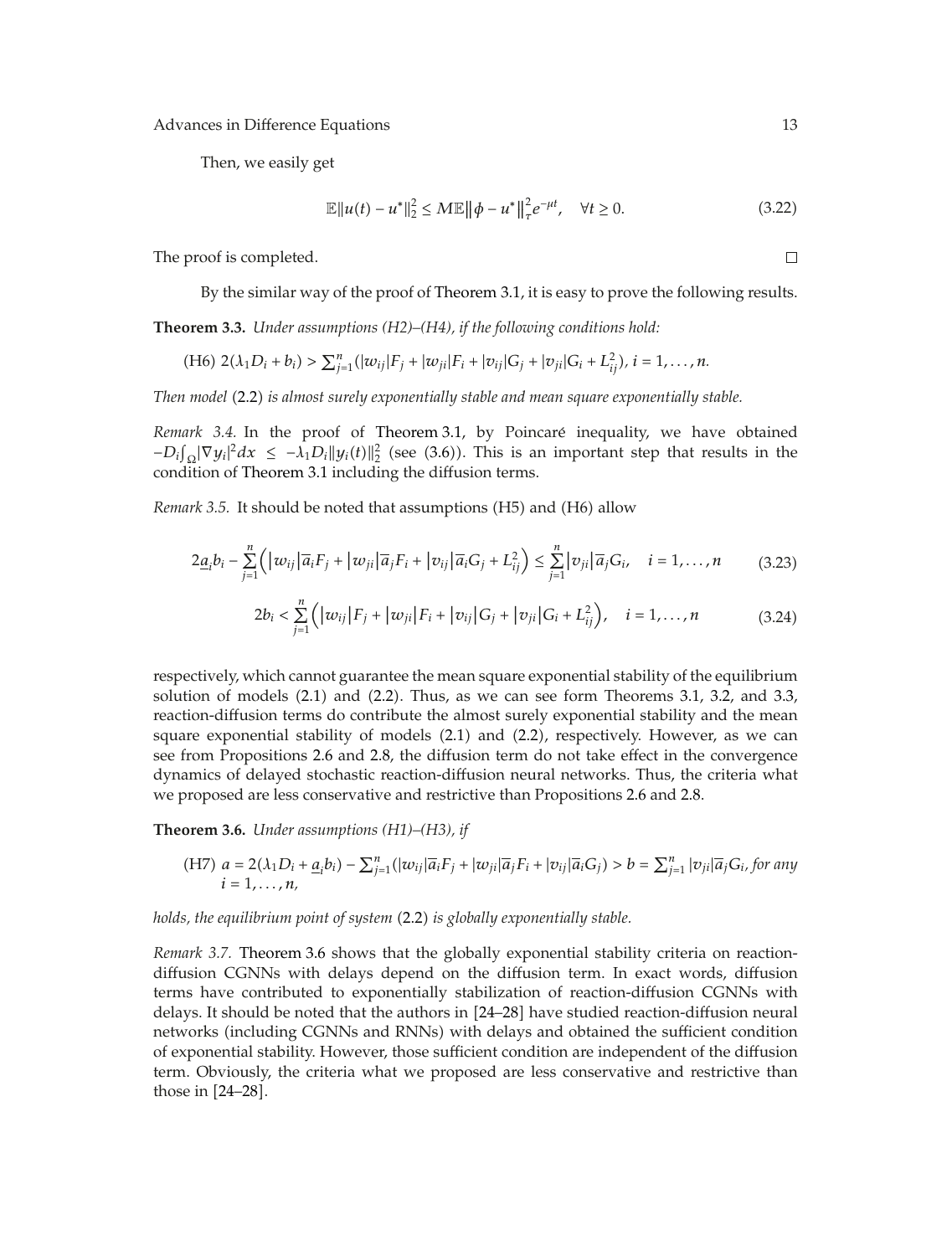### **4. Examples and Comparison**

In order to illustrate the feasibility of our above established criteria in the preceding sections, we provide two concrete examples. Although the selection of the coefficients and functions in the examples is somewhat artificial, the possible application of our theoretical theory is clearly expressed.

*Example 4.1.* Consider the following stochastic reaction-diffusion neural networks model on  $X = \{(x_1, x_2)^T \in \mathbb{R}^2 \mid 0 < x_1, x_2 < \sqrt{2/3}\pi\}$ 

$$
d\begin{pmatrix} u_{1}(t) \\ u_{2}(t) \end{pmatrix} = \begin{pmatrix} 0.4 \frac{\partial u_{1}(t)}{\partial x_{1}} & 0.52 \frac{\partial u_{1}(t)}{\partial x_{2}} \\ 0.42 \frac{\partial u_{2}(t)}{\partial x_{1}} & 0.4 \frac{\partial u_{2}(t)}{\partial x_{2}} \end{pmatrix} \begin{pmatrix} \frac{\partial}{\partial x_{1}} \\ \frac{\partial}{\partial x_{2}} \end{pmatrix} dt
$$

$$
- \begin{bmatrix} \begin{pmatrix} 0.4 & 0 \\ 0 & 0.4 \end{pmatrix} \begin{pmatrix} u_{1}(t) \\ u_{2}(t) \end{pmatrix} - \begin{pmatrix} 0.1 & 0.2 \\ 0.3 & 0.1 \end{pmatrix} \begin{pmatrix} \sin u_{1}(t) \\ \sin u_{2}(t) \end{pmatrix} \\ - \begin{pmatrix} -0.3 & 0.1 \\ 0.2 & -0.2 \end{pmatrix} \begin{pmatrix} \tanh(u_{1}(t-1)) \\ \tanh(u_{2}(t-2)) \end{pmatrix} dt \qquad (4.1)
$$

$$
+ \begin{pmatrix} L_{11}(u_{1}(t)) & L_{12}(u_{2}(t)) \\ L_{21}(u_{2}(t)) & L_{22}(u_{2}(t) \end{pmatrix} dw(t), \quad (t, x) \in [0, +\infty) \times X,
$$

$$
\frac{\partial u_{i}(t)}{\partial m} = 0, \quad (t, x) \in [0, +\infty) \times \partial X, \quad i = 1, 2,
$$

$$
u_{i}(s) = \phi_{i}(s), \quad (s, x) \in [-2, 0] \times \overline{X}, \quad i = 1, 2,
$$

where  $\tanh(x) = (e^x - e^{-x})/(e^x + e^{-x})$ . It is clear that  $D_i = 0.4$ ,  $b_i = 0.4$ ,  $F_j = G_j = 1$ ,  $i, j = 1, 2$ . According to Remark 2.5, we can get  $\lambda_1 = 1.5$ . Taking

$$
L = \begin{pmatrix} \sqrt{0.1} & 0\\ 0 & \sqrt{0.2} \end{pmatrix},\tag{4.2}
$$

we have

$$
2(D_i\lambda_1 + b_i) - \sum_{j=1}^2 (|w_{ij}|F_j + |w_{ji}|F_i + |v_{ij}|G_j + |v_{ji}|G_i + L_{ij}^2) = \begin{cases} 0.8, & i = 1, \\ 1, & i = 2. \end{cases}
$$
(4.3)

It follows from Theorem 3.3 that the equilibrium solution of such system is almost surely exponentially stable and mean square exponential stable.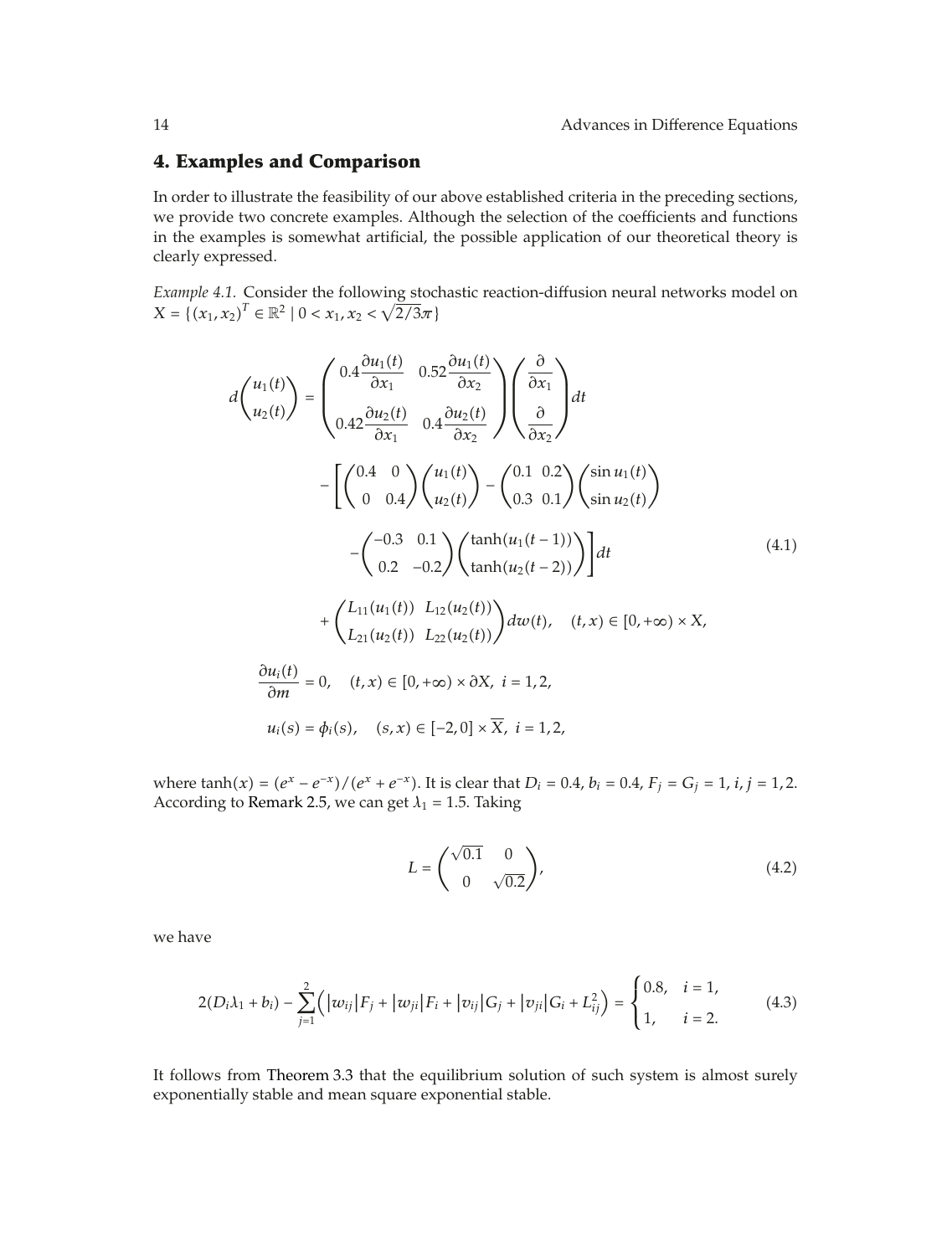*Remark 4.2.* It should be noted that

$$
2\underline{a}_i b_i - \sum_{j=1}^2 \left( |w_{ij}| \overline{a}_i F_j + |w_{ji}| \overline{a}_j F_i + |v_{ij}| \overline{a}_i G_j + |v_{ji}| \overline{a}_j G_i + L_{ij}^2 \right) = \begin{cases} -1, & i = 1, \\ -0.8, & i = 2, \end{cases}
$$
(4.4)

it is well known, which cannot guarantee the mean square exponential stability of the equilibrium solution of model (4.1). Thus, as we can see in Example 4.1, the reaction-diffusion terms have contributed to the almost surely and mean square exponential stability of this model.

*Example 4.3.* For the model (4.1), the diffusion operator, space *X*, and the Neumann boundary conditions are replaced by,

$$
\begin{pmatrix}\n2\frac{\partial u_1(t)}{\partial x_1} & 1.2\frac{\partial u_1(t)}{\partial x_2} & 1.2\frac{\partial u_1(t)}{\partial x_3} \\
1.2\frac{\partial u_2(t)}{\partial x_1} & 2\frac{\partial u_2(t)}{\partial x_2} & 2\frac{\partial u_2(t)}{\partial x_3}\n\end{pmatrix}\n\begin{pmatrix}\n\frac{\partial}{\partial x_1} \\
\frac{\partial}{\partial x_2} \\
\frac{\partial}{\partial x_3}\n\end{pmatrix},
$$
\n
$$
X = \left\{ (x_1, x_2, x_3)^T \in \mathbb{R}^3 \mid |x_i| < 1, \ i = 1, 2, 3 \right\},
$$
\n(4.5)

and the Dirichlet boundary condition

$$
u_i(t) = 0, \quad (t, x) \in [0, +\infty) \times \partial X, \ i = 1, 2,
$$
 (4.6)

respectively. The remainder parameters and functions unchanged. According to Remark 2.5, we see that  $\lambda_1 \geq 0.5387$ . By the same way of Example 4.1, equilibrium solution of model (4.5) is almost surely exponentially stable and mean square.

Now, we compare the results in this paper with Propositions 2.6 and 2.8.

The authors in [33, 35] have considered the stochastic delayed reaction-diffusion neural networks with Neumann boundary condition and obtained the sufficient conditions to guarantee the almost surely or mean value exponential stability. We notice that the conditions of Propositions 2.6 and 2.8 do not include the diffusion terms, hence, in principal, Propositions 2.6 and 2.8 could be applied to analyze the exponential stability of stochastic system  $(4.1)$ , but could not be model  $(4.5)$  for its the Dirichlet boundary condition. Unfortunately, Propositions 2.6 and 2.8 are not applicable to ascertain the exponential stability of model  $(4.1)$ .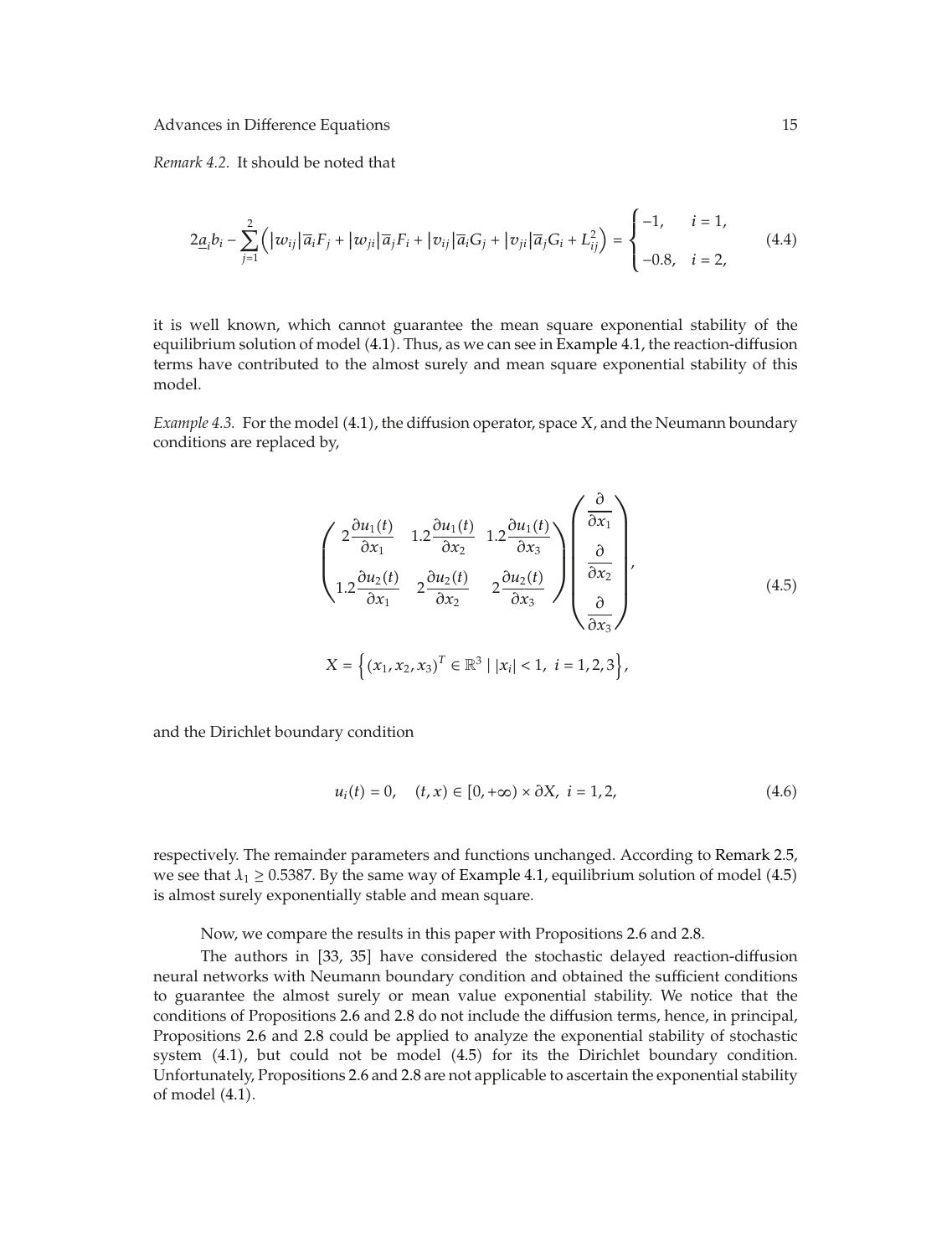In fact, it is easy to calculate that

$$
\underline{a}_{i} = \overline{a}_{i} = 1, \quad i = 1, 2, \quad A_{1} = \text{diag}(1, 1), \quad C = \text{diag}(0.35, 0.35) > 0,
$$
\n
$$
C^{-1}(A_{1}W^{+}F + A_{1}V^{+}G) = \begin{pmatrix} \frac{8}{7} & \frac{6}{7} \\ \frac{10}{7} & \frac{6}{7} \end{pmatrix}, \quad (4.7)
$$
\n
$$
\rho \Big( C^{-1}(A_{1}W^{+}F + A_{1}V^{+}G) \Big) = 1.8690 > 1.
$$

That is, condition (A) of Proposition 2.6 does not hold.

Next, we explain that Proposition 2.8 is not applicable to ascertain the almost surely exponential stability of system  $(4.1)$ :

$$
\overline{b}_{i} = -b_{i} + \sum_{j=1}^{n} |w_{ij}| F_{j} + \sum_{j=1}^{n} |V_{ij}| G_{j} + \sum_{j=1}^{n} L_{ij}^{2} = \begin{cases} 0.4, & i = 1, \\ 0.6, & i = 2. \end{cases}
$$
(4.8)

However,

$$
B - \overline{B} - W^+ F - V^+ G = \begin{pmatrix} -0.4 & -0.3 \\ -0.5 & -0.5 \end{pmatrix}
$$
 (4.9)

is not a nonsingular *M*-matrix. This implies that condition (A) of Proposition 2.6 is not satisfied.

*Remark 4.4.* The above comparison shows that reaction-diffusion term contributes to the exponentially stabilization of a stochastic reaction-diffusion neural network and the previous results have been improved.

### **5. Conclusion**

The problem of the convergence dynamics for the stochastic reaction-diffusion CGNNs with delays has been studied in this paper. This neural networks is quite general, and can be used to describe some well-known neural networks, including Hopfield neural networks, cellular neural networks, and generalized CGNNs. By Poincare inequality and constructing suitable ´ Lyapunov functional, we obtain some sufficient condition to ensure the almost sure and mean square exponential stability of the system. It is worth noting that the diffusion term has played an important role in the obtained conditions, a significant feature that distinguishes the results in this paper from the previous. Two examples are given to show the effectiveness of the results. Moreover, the methods in this paper can been used to consider other stochastic delayed reaction-diffusion neural network model with the Neumann or Dirichlet boundary condition.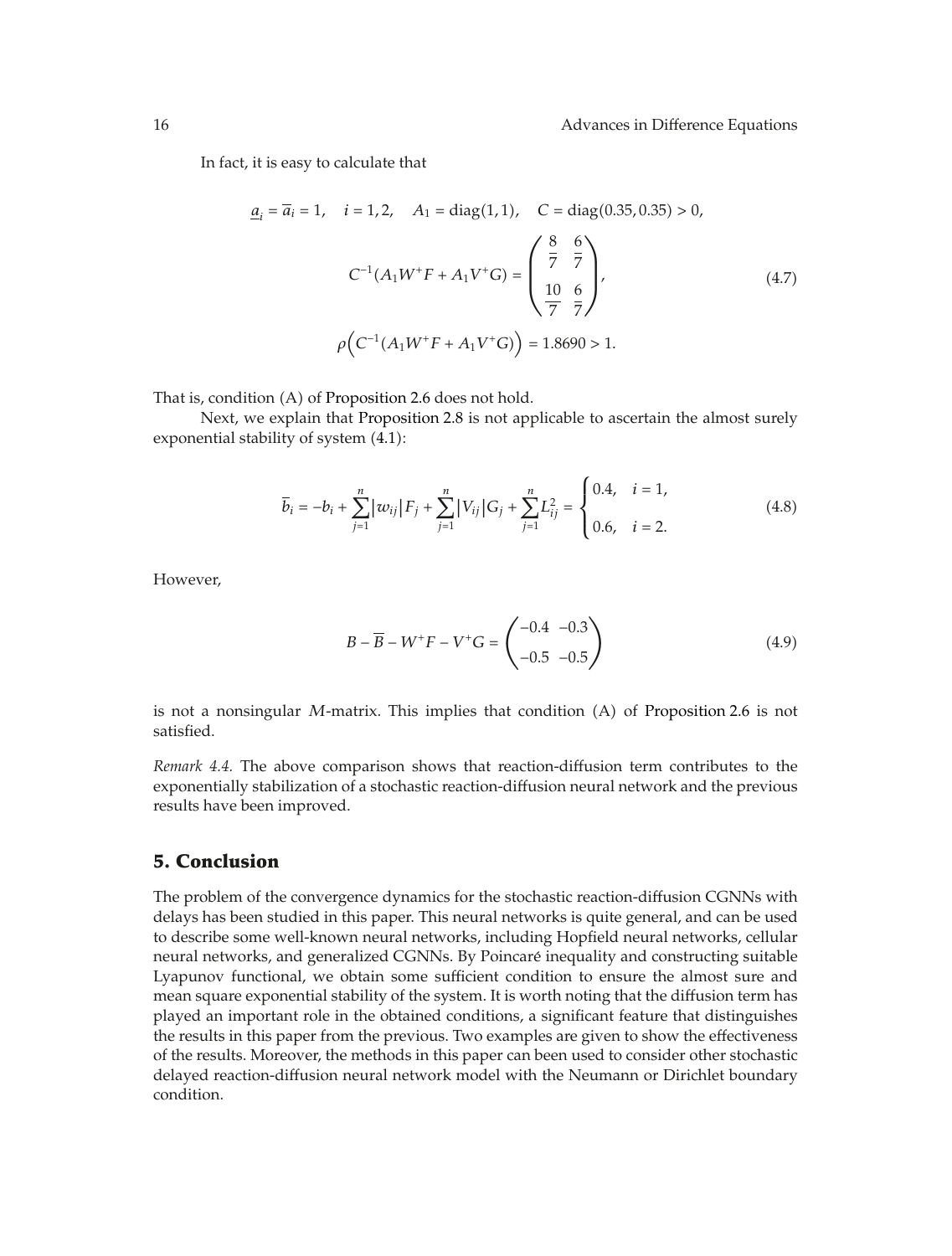#### **Acknowledgments**

The authors would like to thank the editor and the reviewers for their detailed comments and valuable suggestions which have led to a much improved paper. This paper is supported by National Basic Research Program of China 2010CB732501.

### **References**

- 1 S. Arik and Z. Orman, "Global stability analysis of Cohen-Grossberg neural networks with time varying delays," *Physics Letters A*, vol. 341, no. 5-6, pp. 410–421, 2005.
- [2] Z. Chen and J. Ruan, "Global stability analysis of impulsive Cohen-Grossberg neural networks with delay," *Physics Letters A*, vol. 345, no. 1–3, pp. 101–111, 2005.
- [3] Z. Chen and J. Ruan, "Global dynamic analysis of general Cohen-Grossberg neural networks with impulse," *Chaos, Solitons & Fractals*, vol. 32, no. 5, pp. 1830–1837, 2007.
- [4] M. A. Cohen and S. Grossberg, "Absolute stability of global pattern formation and parallel memory storage by competitive neural networks," *IEEE Transactions on Systems, Man, and Cybernetics*, vol. 13, no. 5, pp. 815–826, 1983.
- [5] T. Huang, A. Chan, Y. Huang, and J. Cao, "Stability of Cohen-Grossberg neural networks with timevarying delays," *Neural Networks*, vol. 20, no. 8, pp. 868–873, 2007.
- [6] X. Liao, C. Li, and K.-W. Wong, "Criteria for exponential stability of Cohen-Grossberg neural networks," *Neural Networks*, vol. 17, no. 10, pp. 1401–1414, 2004.
- 7 X. Liu and Q. Wang, "Impulsive stabilization of high-order hopfield-type neural networks with timevarying delays," *IEEE Transactions on Neural Networks*, vol. 19, no. 1, pp. 71–79, 2008.
- [8] Z. Yang and D. Xu, "Impulsive effects on stability of Cohen-Grossberg neural networks with variable delays," *Applied Mathematics and Computation*, vol. 177, no. 1, pp. 63–78, 2006.
- 9 J. Zhang, Y. Suda, and H. Komine, "Global exponential stability of Cohen-Grossberg neural networks with variable delays," *Physics Letters A*, vol. 338, no. 1, pp. 44–50, 2005.
- 10 Q. Zhou, "Global exponential stability for a class of impulsive integro-differential equation," *International Journal of Bifurcation and Chaos*, vol. 18, no. 3, pp. 735–743, 2008.
- 11 J. H. Park and O. M. Kwon, "Synchronization of neural networks of neutral type with stochastic perturbation," *Modern Physics Letters B*, vol. 23, no. 14, pp. 1743–1751, 2009.
- 12 J. H. Park and O. M. Kwon, "Delay-dependent stability criterion for bidirectional associative memory neural networks with interval time-varying delays," *Modern Physics Letters B*, vol. 23, no. 1, pp. 35–46, 2009.
- [13] J. H. Park, O. M. Kwon, and S. M. Lee, "LMI optimization approach on stability for delayed neural networks of neutral-type," *Applied Mathematics and Computation*, vol. 196, no. 1, pp. 236–244, 2008.
- [14] Y. Meng, S. Guo, and L. Huang, "Convergence dynamics of Cohen-Grossberg neural networks with continuously distributed delays," *Applied Mathematics and Computation*, vol. 202, no. 1-2, pp. 188–199, 2008.
- 15 L. Arnold, *Stochastic Differential Equations: Theory and Applications*, John Wiley & Sons, New York, NY, USA, 1972.
- 16 S. Blythe, X. Mao, and X. Liao, "Stability of stochastic delay neural networks," *Journal of the Franklin Institute*, vol. 338, no. 4, pp. 481–495, 2001.
- 17 J. Buhmann and K. Schulten, "Influence of noise on the function of a "physiological" neural network," *Biological Cybernetics*, vol. 56, no. 5-6, pp. 313–327, 1987.
- [18] S. Haykin, *Neural Networks*, Prentice-Hall, Upper Saddle River, NJ, USA, 1994.
- 19 Y. Sun and J. Cao, "*p*th moment exponential stability of stochastic recurrent neural networks with time-varying delays," *Nonlinear Analysis: Real World Applications*, vol. 8, no. 4, pp. 1171–1185, 2007.
- 20 L. Wan and J. Sun, "Mean square exponential stability of stochastic delayed Hopfield neural networks," *Physics Letters A*, vol. 343, no. 4, pp. 306–318, 2005.
- 21 L. Wan and Q. Zhou, "Convergence analysis of stochastic hybrid bidirectional associative memory neural networks with delays," *Physics Letters A*, vol. 370, no. 5-6, pp. 423–432, 2007.
- 22 H. Zhao and N. Ding, "Dynamic analysis of stochastic bidirectional associative memory neural networks with delays," *Chaos, Solitons & Fractals*, vol. 32, no. 5, pp. 1692–1702, 2007.
- 23 Q. Zhou and L. Wan, "Exponential stability of stochastic delayed Hopfield neural networks," *Applied Mathematics and Computation*, vol. 199, no. 1, pp. 84–89, 2008.